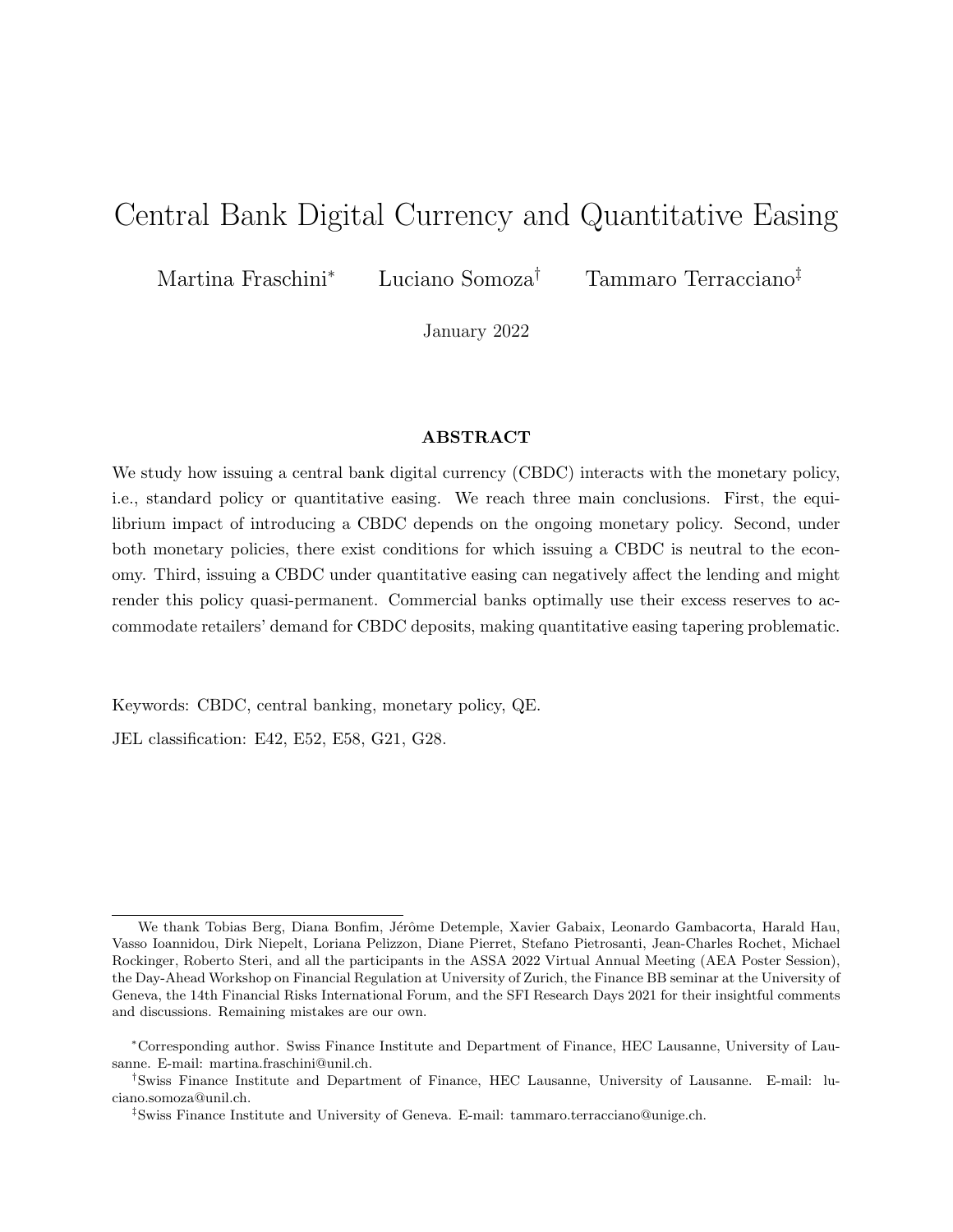# 1 Introduction

Most major central banks are considering introducing a retail Central Bank Digital Currency (CBDC), i.e., a digital payment instrument, denominated in the national unit of account, that is a direct liability of the central bank [\(BIS, 2020\)](#page-28-0). Advocates of CBDC projects argue that they would strengthen monetary sovereignty, enrich monetary policy toolkits, and foster financial innovation and inclusion.[1](#page-1-0) Nonetheless, the introduction of a CBDC would lead central banks into uncharted territory as they would directly compete with banks for deposits, raising concerns about financial stability as well as privacy issues [\(Armelius, Guibourg, Johansson, and Schmalholz, 2020\)](#page-28-1). The burgeoning literature on the topic focuses on several aspects, such as disintermediation risk, deposit competition, and optimal design (see, e.g., Fernandez-Villaverde, Sanches, Schilling, and [Uhlig, 2020b;](#page-28-2) [Agur, Ari, and Dell'Ariccia, 2021\)](#page-28-3).

However, the interaction between a CBDC and current monetary policy remains an open question (see, e.g., [BOE, 2020;](#page-28-4) [ECB, 2020\)](#page-28-5). This is particularly relevant, as the balance sheets of central banks reached record levels after the global financial crisis and are now expanding further, due to COVID-19 relief programs. Therefore, CBDCs are likely to be introduced before central banks have fully reverted their Quantitative Easing (QE) programs, in a low-interest rate environment with a limited supply of safe assets. We address these issues by asking the following questions: Do current monetary policies matter for the introduction of a CBDC? What are the equilibrium outcomes of introducing a CBDC in a QE environment?

Our analysis reaches three main conclusions. First, the equilibrium impact of a CBDC depends on the ongoing monetary policy. Second, under both monetary policies, there exist conditions for which issuing a CBDC is neutral to the economy. When the central bank conducts QE, the introduction of a CBDC is neutral under two conditions: the cost of issuing a CBDC is equal to the interest on reserves, and the demand for CBDC deposits is smaller than the amount of excess reserves in the system.<sup>[2](#page-1-1)</sup> Third, commercial banks optimally use their excess reserves to accommodate retailers' demand for CBDC deposits. This mechanism leads to retailers replacing banks as counterparts on the liability side of the central bank's balance sheet. As retail deposits

<span id="page-1-0"></span><sup>&</sup>lt;sup>1</sup>G7 Finance Ministers and Central Bank Governors' Communiqué, Art. 17, June 5th 2021, [www.g7uk.org/](www.g7uk.org/g7-finance-ministers-and-central-bank-governors-communique) [g7-finance-ministers-and-central-bank-governors-communique](www.g7uk.org/g7-finance-ministers-and-central-bank-governors-communique).

<span id="page-1-1"></span> ${}^{2}$ Excess reserves are the amount of reserves that exceeds liquidity requirement.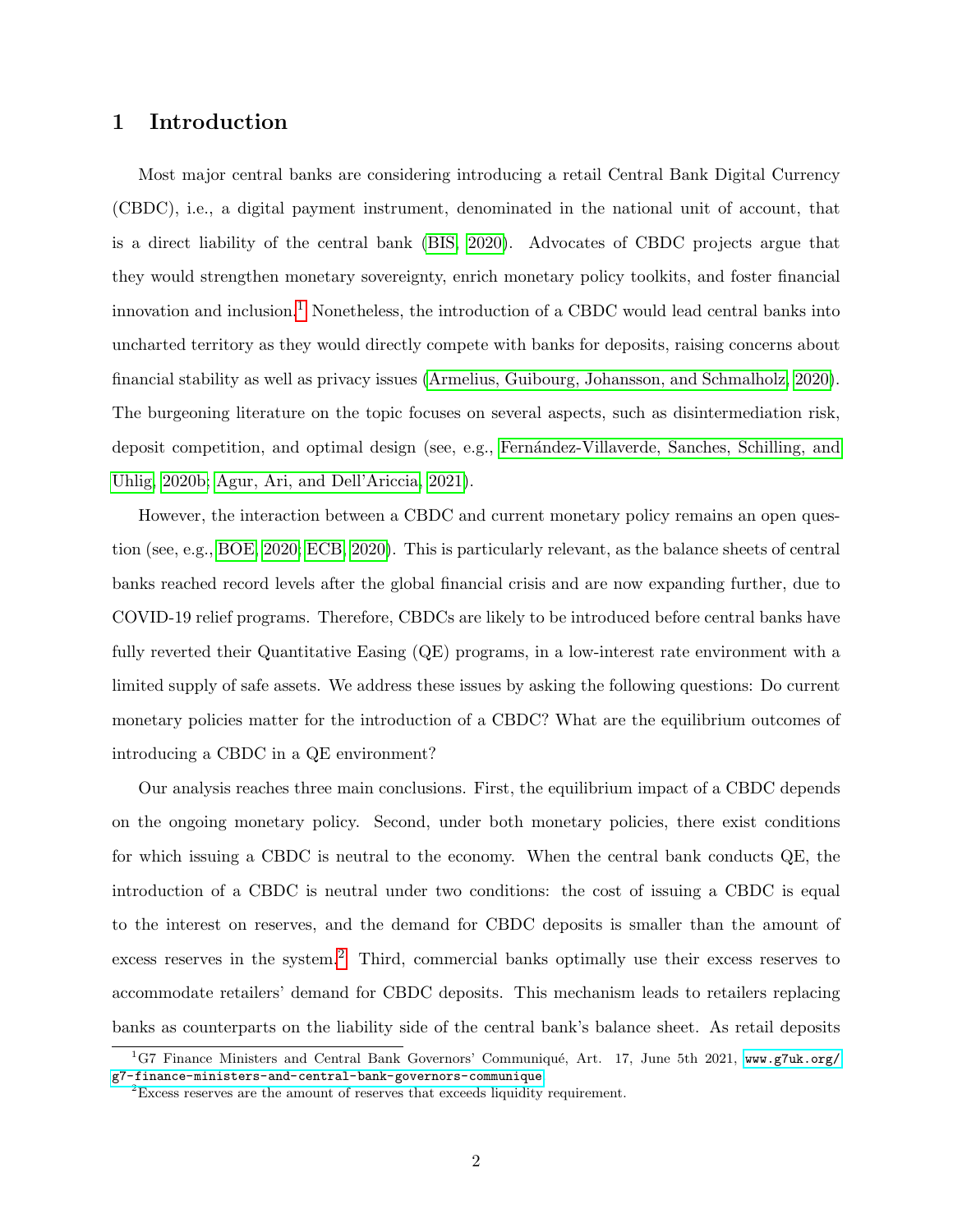are typically inelastic [\(Chiu and Hill, 2015\)](#page-28-6), tapering QE policies might become more difficult.

We obtain these results by extending the model proposed by [Magill, Quinzii, and Rochet](#page-29-0) [\(2020\)](#page-29-0). This framework features a central bank that implements two different monetary policies. The first is standard monetary policy, where the central bank holds government bonds, their interest rate is kept above the one on reserves, and liquidity requirements are binding. We take this specification as our baseline. The second is QE policy, where the central bank holds risky securities, the interest rates on treasuries and reserves are equal, and there are excess reserves in the system.

We introduce a CBDC under two main assumptions. First, the central bank holds assets to back CBDC deposits (consistently with [ECB, 2020\)](#page-28-5). Even if it were possible for a central bank to issue an unbacked CBDC, it would result in a decline in central bank equity and would be akin to helicopter money, which is not currently an option [\(BIS, 2020\)](#page-28-0). Second, bank deposits and CBCD deposits are not perfect substitutes. While they can both be remunerated, they have different technological features and a plethora of complimentary services (e.g., programmability, smart contracts). It is plausible that a CBDC would rely on more efficient technology, allowing for faster, smoother digital payments, while the banking sector is better suited to providing complimentary services and is more efficient at targeting customers. A good example of such complementarity is given by the co-existence of traditional banks and numerous fintech companies, which provide deposits and payment solutions. For instance, the average PayPal user also has a bank account and keeps only a small sum in her PayPal account.<sup>[3](#page-2-0)</sup> We assume that a CBDC would work in a similar way, offering better technological solutions for payments and that banks will simultaneously leverage their existing relationships, deposit rates, and commercial skills to retain depositors.

We start our analysis by considering a baseline scenario where a CBDC is launched while the central bank conducts standard monetary policy. In this scenario, the central bank has to buy additional treasuries to back CBDC deposits, indirectly passing CBDC funds to banks by influencing inter-bank funding via open market operations (i.e., changing the amount of floating treasuries in the economy). Such additional inter-bank funding fully compensates for the reduction in bank deposits due to the introduction of a CBDC. Thus, the total amount of risky loans to the economy remains the same, although the composition of bank liabilities is different. Our setting is consis-

<span id="page-2-0"></span> $3$ Source: Demos, T. June 1st 2016, PayPal Isn't a Bank, But It May Be the New Face of Banking, The Wall Street Journal.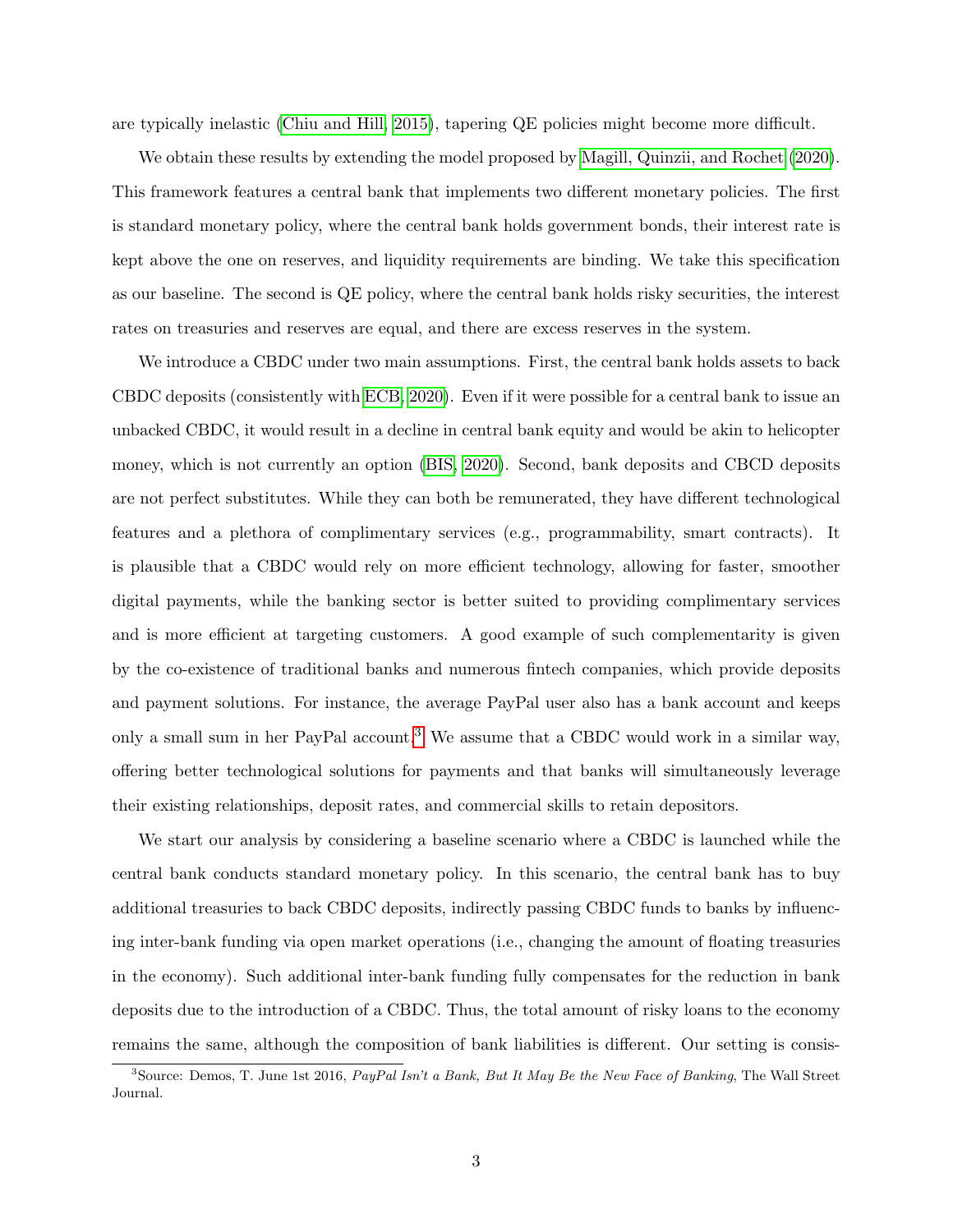tent with the equivalence theorem between private and public money by [Brunnermeier and Niepelt](#page-28-7) [\(2019\)](#page-28-7), where the central bank lends directly to banks to compensate them for missing deposit funding. However, once we consider additional frictions, such as convenience yields, maintenance costs, or risky holdings by the central bank, we need to impose further conditions for a CBDC to be neutral.

In this baseline case, the balance sheet of the central bank increases due to the newly-issued CBDC deposits. Nonetheless, the model suggests that the central bank's profitability and risk exposure depend on the ability of the government sector to design and manage CBDC deposits (i.e., interest rate and management costs). Specifically, we find that when CBDC deposits are less onerous than bank deposits, seignorage revenues increase, and taxes decrease while the risk exposure of the central bank remains the same.

When the central bank conducts QE programs, the equilibrium outcomes are less straightforward and mainly depend on the amount of bank deposits converted into CBDC as well as on the amount of its excess reserves.<sup>[4](#page-3-0)</sup> When depositors decide to convert one unit of bank deposits into one of CBDC, commercial banks will have to transfer one unit of resources to the central bank. When converting bank deposits into CBDC deposits, the commercial bank will optimally decide to reduce its excess reserves. The size of the central bank's balance sheet remains the same, as one unit of reserves is simply transferred from the commercial bank's account to the retailer's CBDC account. Thus, as long as the amount of CBDC deposits does not exceed the amount of excess reserves, the introduction of a CBDC leads to a reduction in both deposits and reserves, without real consequences for lending to the economy.

It is worth noting that if large amounts of bank deposits are converted into CBDC deposits through this mechanism, it will arguably be harder for the central bank to reverse its expansionary policies. Reverting an asset purchase program implies selling the assets back to the banking sector in exchange for central bank reserves. If the banking sector does not have excess reserves because they have been transferred to retailers that hold CBDC deposits, it would be more difficult for the central bank to taper its balance sheet. Facing financial intermediaries is not the same as facing retail depositors, as they tend to be inelastic [\(Chiu and Hill, 2015\)](#page-28-6). In other words, the widespread adoption of a CBDC might render current quantitative easing programs quasi-permanent.

<span id="page-3-0"></span><sup>&</sup>lt;sup>4</sup>In the US, excess bank reserves are at an all-time high due to the COVID-19 stimulus programs. See Figure [3.](#page-22-0)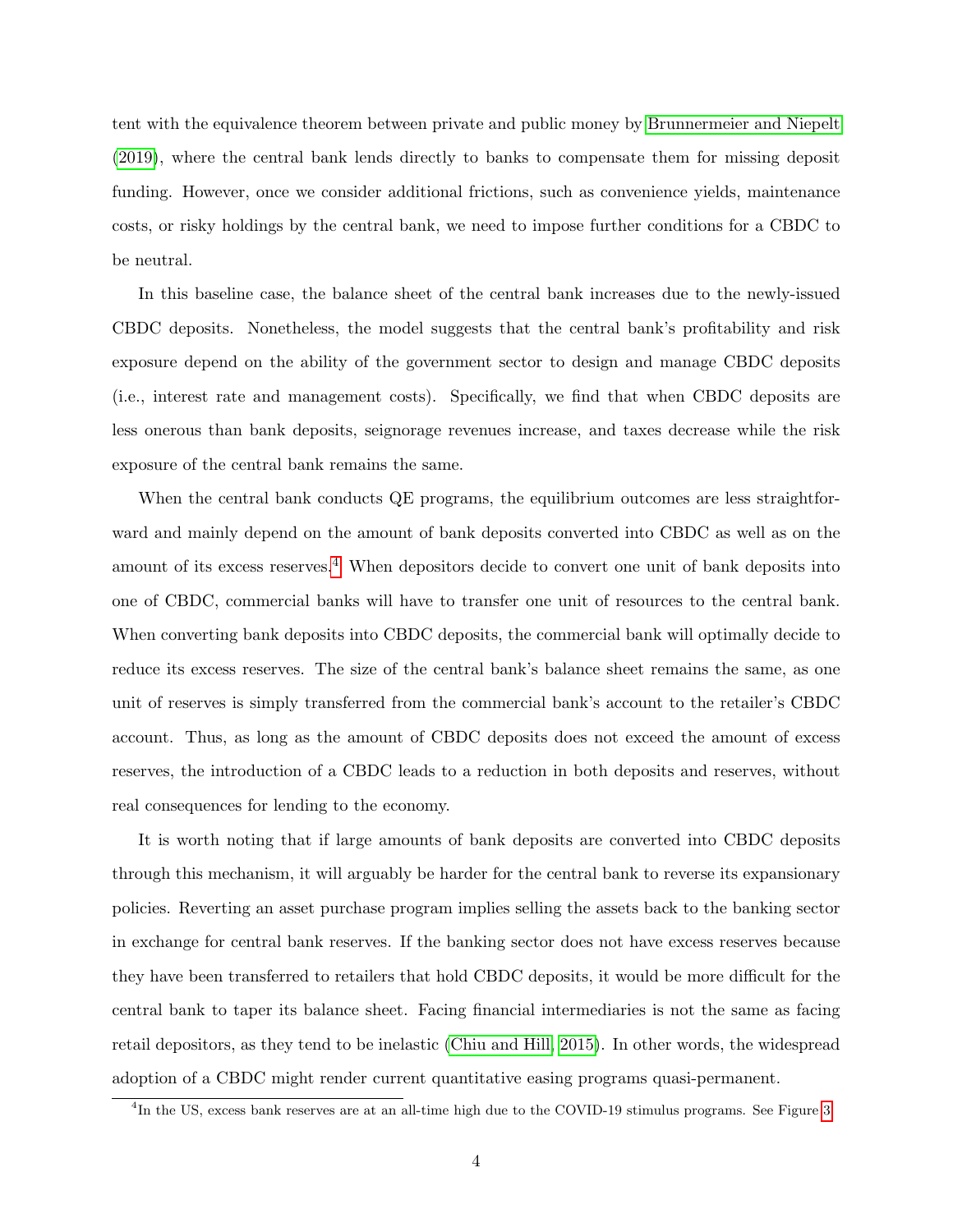When the demand for CBDC deposits exceeds the amount of excess reserves, the introduction of a CBDC changes the equilibrium outcomes of the economy. In this case, the reduction in deposits leads to a reduction in reserves due to liquidity requirements. The central bank now has new CBDC deposits but lower reserves. However, since the central bank holds risky securities against its liabilities, the changes in its holdings do not influence the amount of floating government bonds. Thus, the central bank is not able to channel funding back to the banking sector via open market operations, and the amount of loans to the economy shrinks. The additional purchases of risky securities by the central bank increase its size and level of risk-taking. Even if seigniorage revenues are more volatile, they increase in expectation allowing the government sector to levy lower taxes.

Although our model encompasses important real-world features, such as liquidity and capital requirements, explicit and implicit deposit guarantees, and shortage of safe assets, it has some limitations. First, the state of the economy is exogenous and taken as given by the actors. Second, monetary policies, including the introduction of a CBDC, are exogenous. Third, all interest rates in the model are real rates, and thus there is no inflation from one period to the next. Our analysis is a comparative statistics exercise focused on the balance sheet effects of introducing a CBDC during QE. Providing an exhaustive theoretical account of the general equilibrium effects of introducing a CBDC is beyond the scope of this paper.

Our results directly inform the debate about CBDCs in two ways. First, our findings suggest that the decision to issue a CBDC should consider the ongoing monetary policy. While the direction of the effects can be easily determined under standard monetary policy, it is largely ambiguous under QE. Second, if a central bank launches a CBDC while pursuing QE policies, it should consider the amount of excess reserves in the banking system, as the impact on lending is neutral only insofar the demand for CBDC deposits is lower than the amount of excess reserves. Moreover, the fact that a CBDC might render the reversion of QE policies harder to implement undermines any commitment to return to a pre-QE world.

The rest of the paper is organised as follows. Section [2](#page-5-0) reviews the literature on the topic. Section [3](#page-7-0) describes the model setup. Sections [4](#page-13-0) and [5](#page-18-0) present the equilibrium conditions and the Pareto optimal allocations. Section [6](#page-19-0) discusses the effects of introducing a CBDC while the central bank conducts standard monetary policy, and Section [7](#page-21-0) deals with the case where CBDC is introduced while the central bank is pursuing QE. Finally, Section [8](#page-27-0) concludes.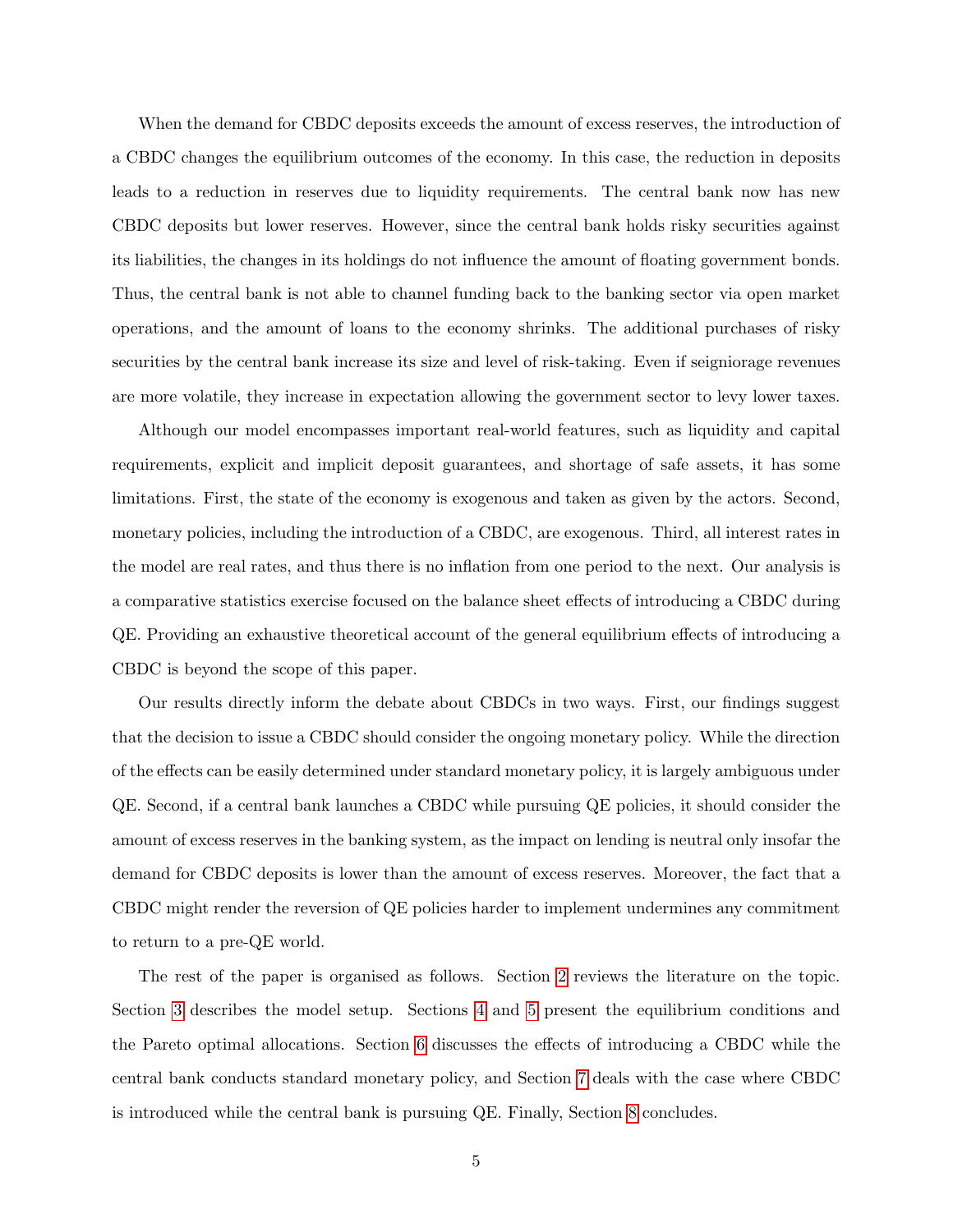# <span id="page-5-0"></span>2 Literature Review

Our paper contributes to the growing literature that studies the introduction of a CBDC. To the best of our knowledge, our paper is the first to focus on the interaction between QE and a CBDC.

As of writing, there is not yet data available for research, as only few projects are in advanced stages (Auer and Böhme, 2020). As a consequence, the literature lacks empirical contributions, and scholars rely on counterfactual and theoretical exercises (see [Barrdear and Kumhof, 2016\)](#page-28-9). [Brunnermeier and Niepelt](#page-28-7) [\(2019\)](#page-28-7) provide a starting point with their indifference theorem, which states that, under certain conditions, swapping private money with public money (e.g., CBDC) is neutral for equilibrium allocations. In their setting, the central bank collects retail deposits and lends them to commercial banks to compensate for missing funding. Later, [Niepelt](#page-29-1) [\(2020\)](#page-29-1) generalizes the result on the macro irrelevance between public and private money and shows that a deposit-based payment system requires higher taxes. Under certain conditions, our setting is consistent with the indifference theorem. Nevertheless, the theorem does not hold when taking frictions and QE into account.

While there is little research that directly addresses the relationship between monetary policy and CBDC, it is worth mentioning the paper by [Ferrari, Mehl, and Stracca](#page-29-2) [\(2020\)](#page-29-2). They do not focus on ongoing monetary policy regimes as we do, but rather on international spillovers of shocks. They find that a CBDC might increase international linkages and that domestic issuance of a CBDC increases asymmetries in the international monetary system by reducing monetary policy autonomy in foreign economies.

Our paper contributes to the strand of literature about CBDC design by studying the consequences of launching a CBDC while the central bank pursues QE. The choice of CBDC design has sizeable real effects on the economy in terms of technological innovation, users' privacy, and the bank's ability to intermediate. A comprehensive BIS report by Auer and Böhme [\(2020\)](#page-28-8) studies the differences between three main architectural choices: account- vs token-based system, one- or two-tier distribution, and whether to adopt a decentralized ledger technology (see also [Armelius](#page-28-1) [et al., 2020\)](#page-28-1). [Agur et al.](#page-28-3) [\(2021\)](#page-28-3) studies the relation between preferences over anonymity and security by developing a theoretical model where depositors can choose between cash, CBDC, and bank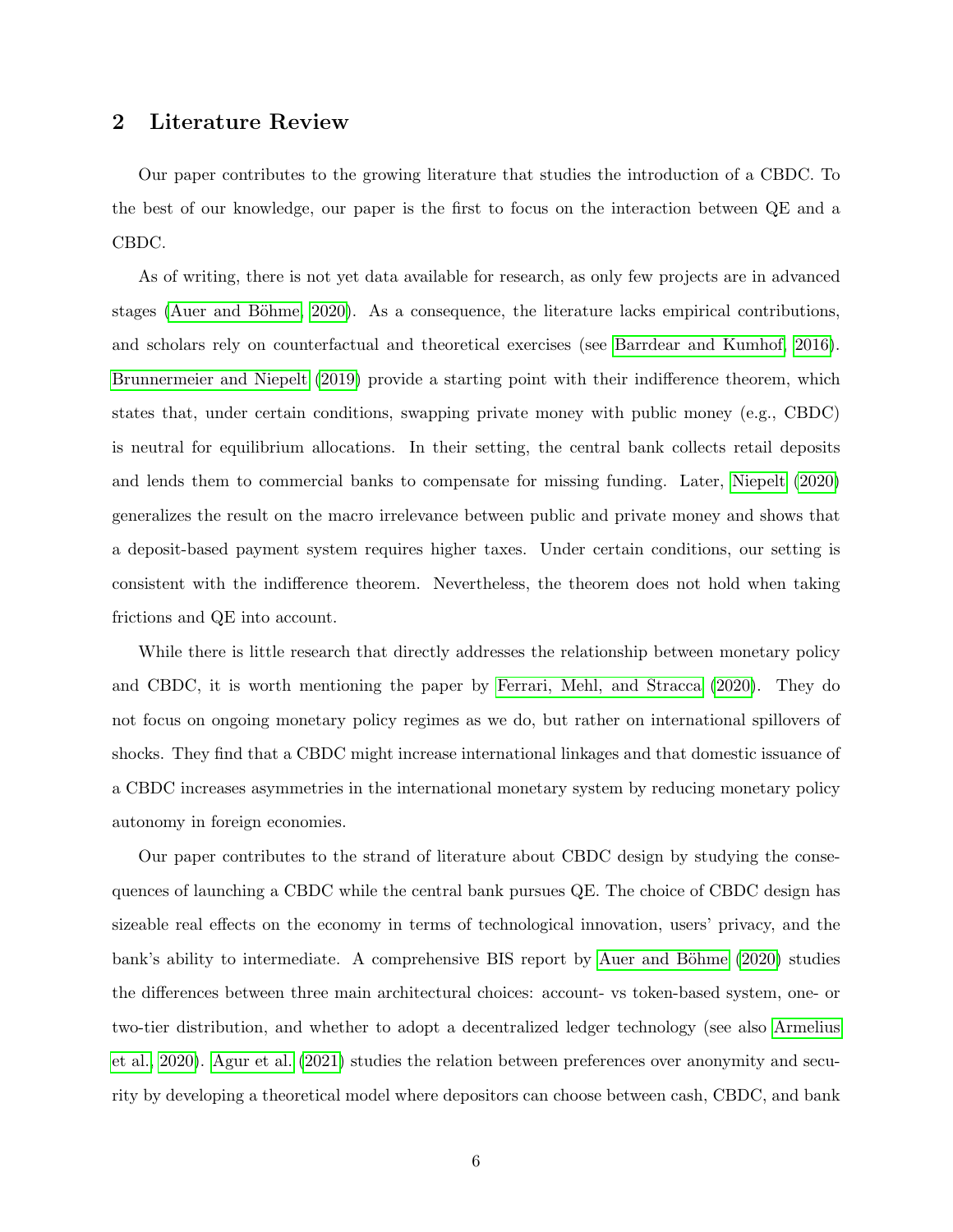deposits. They conclude that the optimal CBDC design trades off bank intermediation against the social value of maintaining diverse payment instruments. By contrast, [Keister and Sanches](#page-29-3) [\(2020\)](#page-29-3) study CBDC optimal design in a setting with financially constrained banks and with a liquidity premium on bank deposits. They highlight an important policy trade-off: while a digital currency tends to promote efficiency, it may also crowd out bank deposits, raise banks' funding costs, and decrease investment. They also find that despite these effects, introducing a CBDC often increases welfare.

Furthermore, we contribute to the literature related to the disintermediation risk of the banking sector due to the introduction of a CBDC. Specifically, we show the extent to which the banking sector would welcome the issuance of a CBDC under QE. Fernandez-Villaverde, Sanches, Schilling, [and Uhlig](#page-28-10) [\(2020a\)](#page-28-10) and Fernández-Villaverde et al. [\(2020b\)](#page-28-2) focus on these issues by using a modified version of the model by [Diamond and Dybvig](#page-28-11) [\(1983\)](#page-28-11), where a central bank engages in large-scale intermediation by competing with private financial intermediaries for deposits and investing in long term projects. They find that the set of allocations achieved with private financial intermediation is also achieved with a CBDC and that, during a run, the central bank is more stable than the commercial banking sector. For this reason, they conclude that the central bank would arise as a deposit monopolist. [Chiu, Davoodalhosseini, Jiang, and Zhu](#page-28-12) [\(2020\)](#page-28-12) focus on banks' market power and show that when banks have no market power, issuing a CBDC would crowd out private banking. However, when banks have deposit market power, a CBDC with a reasonable interest rate would encourage banks to pay higher interests or offer better services to keep their customers (see also [Andolfatto, 2018\)](#page-28-13). In the same spirit of our analysis, Böser and Gersbach  $(2020)$  study how the introduction of a CBDC interferes with central bank collateral requirements and conclude that in the medium-term tight collateral requirements will undermine the functioning of the banking sector.<sup>[5](#page-6-0)</sup>

<span id="page-6-0"></span> $5$ See also [Williamson](#page-29-4) [\(2019\)](#page-29-4) on this aspect.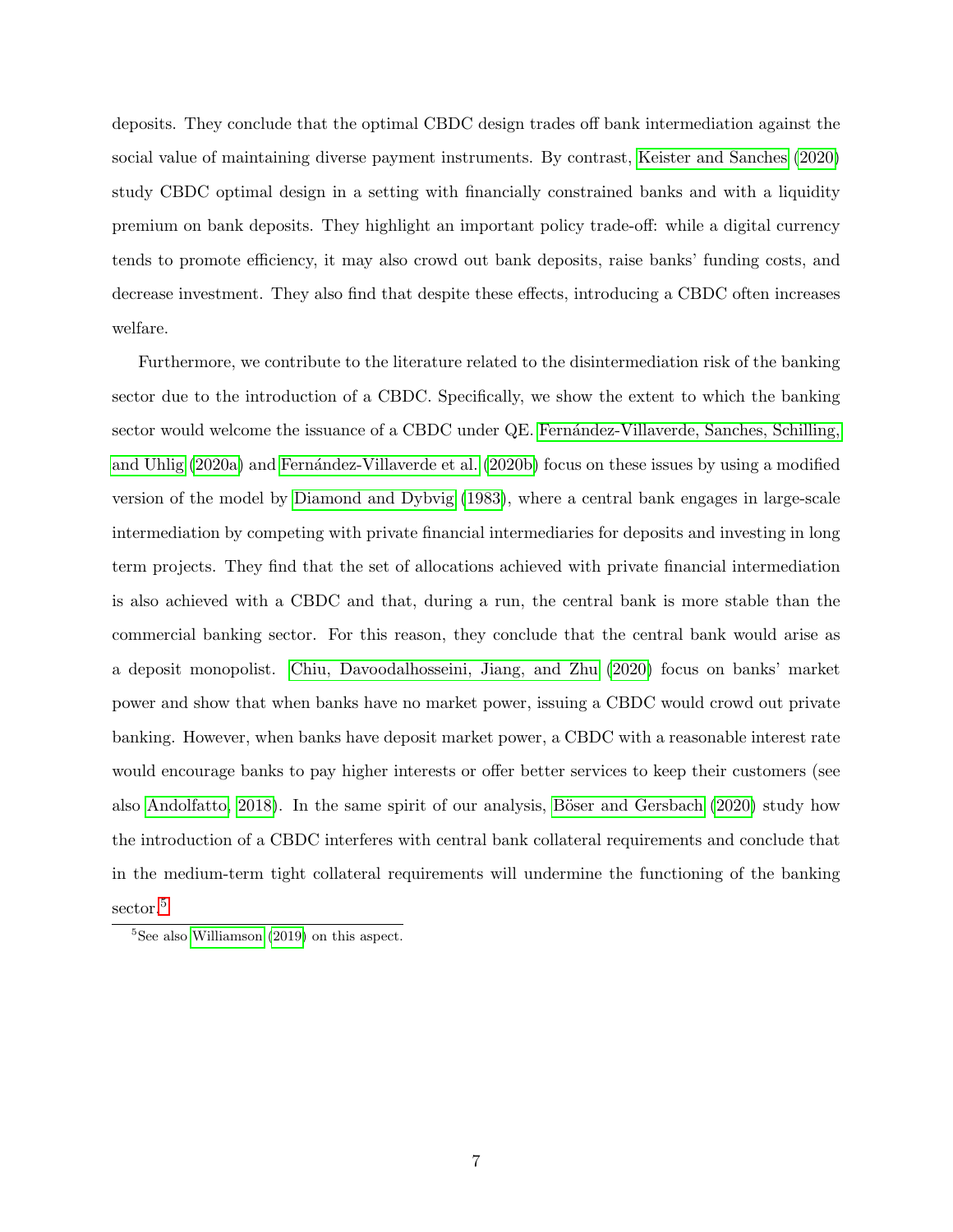## <span id="page-7-0"></span>3 The Model

#### 3.1 Introduction

For our analysis, we extend the model developed by [Magill, Quinzii, and Rochet](#page-29-0) [\(2020\)](#page-29-0) by adding a one-tier interest-bearing CBDC. The model has two periods and an economy with a private and a public sector. The private sector consists of agents and a representative commercial bank, whereas the public sector consists of a central bank (CB) and a fiscal authority, which are treated as a single actor, the government.

Agents are depositors, investors, and institutional cash pools. Depositors and cash pools are infinitely risk-averse and only lend to banks if they are sure of having their funds returned. Deposits are explicitly insured (e.g., DGS in the Eurozone or FDIC in the US). In addition to the deposit rate, depositors benefit from the payment services provided by the banks. Cash pools invest indifferently in public and bank debt and consider the latter to be implicitly insured by the government. This belief was essentially confirmed in 2008 when the government bailed out most failing financial institutions or provided relief by purchasing assets through the central bank. Because of the public insurance on the bank liabilities, there is no possibility of bank runs. On the other hand, investors are willing to accept risk and therefore invest in bank equity. We do not explicitly model entrepreneurs' decision-making. Banks have a unique technology that allows them to invest in risky ventures and perform maturity transformation. They channel funds from savers to entrepreneurs and allow savers to transfer funds from period 0 to period 1. We do not explicitly model the bank's screening process, and we assume that banks invest in productive ventures. The government regulates banks, bails them out of bankruptcy when needed, issues debt to fund its spending, and collects taxes from investors to repay its debt.

In this setting, we include a CBDC, by which depositors have the option to deposit their funds at the central bank. CBDC deposits pay an interest and provide payment services.

We discuss in more detail the characteristics and decisions of each of the three types of agents (depositors, cash pools, and investors), the representative commercial bank, and the government sector.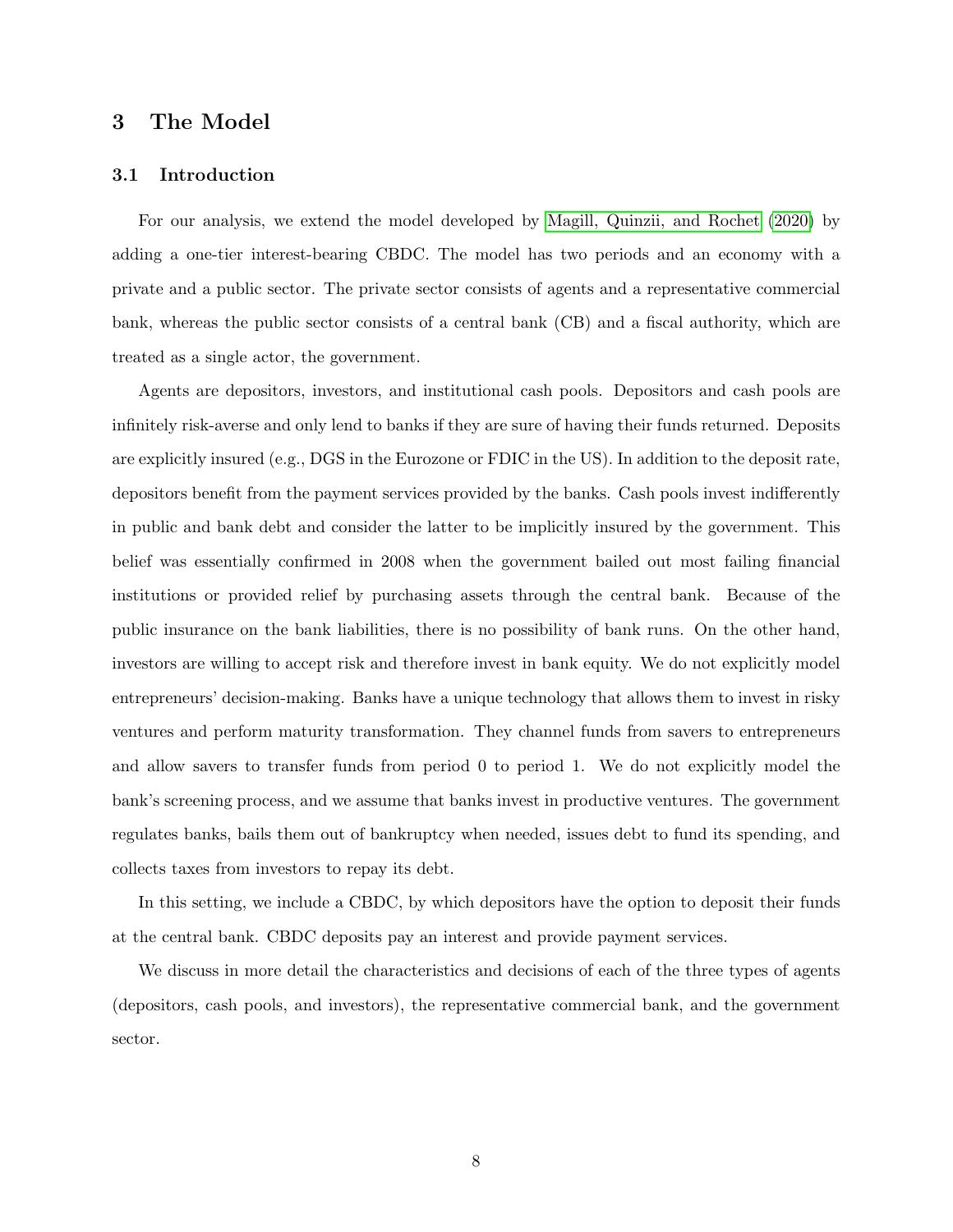#### 3.2 Depositors

The representative depositor is infinitely risk averse and receives an endowment  $w_{d0}$  at time 0 and no endowment in period 1. The depositor can place her funds either in a commercial bank (as a standard bank deposit) or in the central bank (as a CBDC deposit) to transfer them to time 1 for consumption. She also benefits from the payment services provided by the bank and the central bank. The agent's utility derives from the consumption stream  $x_d$ , which consists of  $x_{d0}$ at time 0 and the random consumption  $\tilde{x}_{d1}$  at time 1. We consider  $\tilde{x}_{d1} = \tilde{x}_{d1}^d + \tilde{x}_{d1}^h$ , where  $\tilde{x}_{d1}^d$  is the consumption that derives from the returns on bank deposits, and  $\tilde{x}_{d}^{h}$  is the consumption that derives from the ones on CBDC funds. The total utility is given by:

$$
u_d(x_{d0}) + \min \tilde{x}_{d1} + \rho_d \min \tilde{x}_{d1}^d + \rho_h \min \tilde{x}_{d1}^h,
$$
\n(1)

where  $u_d$  is a concave increasing function, min  $\tilde{x}_{d1}$  represents the depositor's infinite risk aversion and  $\rho_d$  and  $\rho_h$  capture the convenience yields obtained from the bank and central bank transaction services at time 1. We assume that the convenience yields are linear. If  $R<sup>d</sup>$  denotes the deposit interest paid by banks, a bank deposit d generates a consumption  $x_d^d = (-d, R^d d)$ . If  $R^h$  denotes the deposit interest paid by the central bank, h worth of CBDC deposit generates a consumption  $x_d^h = (-h, R^h h)$ . The total consumption is therefore  $x_d = (w_{d0} - d - h, R^d d + R^h h)$  and the depositors utility is  $u_d(w_{d0} - d - h) + (1 + \rho_d)R^d d + (1 + \rho_h)R^h h$ .

If in time 0 the utility function of depositors  $u_d$  satisfies the Inada conditions  $\frac{\partial u_d}{\partial d}(x_{d0}) \to \infty$ as  $x_{d0} \to 0$  and  $\frac{\partial u_d}{\partial h}(x_{d0}) \to \infty$  as  $x_{d0} \to 0$ , then the solutions to the maximization problem are characterized by the following first-order conditions:

<span id="page-8-0"></span>
$$
\frac{\partial u_d}{\partial d}(w_{d0} - d - h) = (1 + \rho_d)R^d,\tag{2}
$$

<span id="page-8-1"></span>
$$
\frac{\partial u_d}{\partial h}(w_{d0} - d - h) = (1 + \rho_h)R^h.
$$
\n(3)

**PROPOSITION 1.** If the utility function of depositors  $u_d$  satisfies the Inada conditions, then positive funds allocations in bank and CBDC deposits,  $(d, h) > 0$ , are guaranteed if and only if

<span id="page-8-2"></span>
$$
(1 + \rho_d) R^d = (1 + \rho_h) R^h.
$$
\n(4)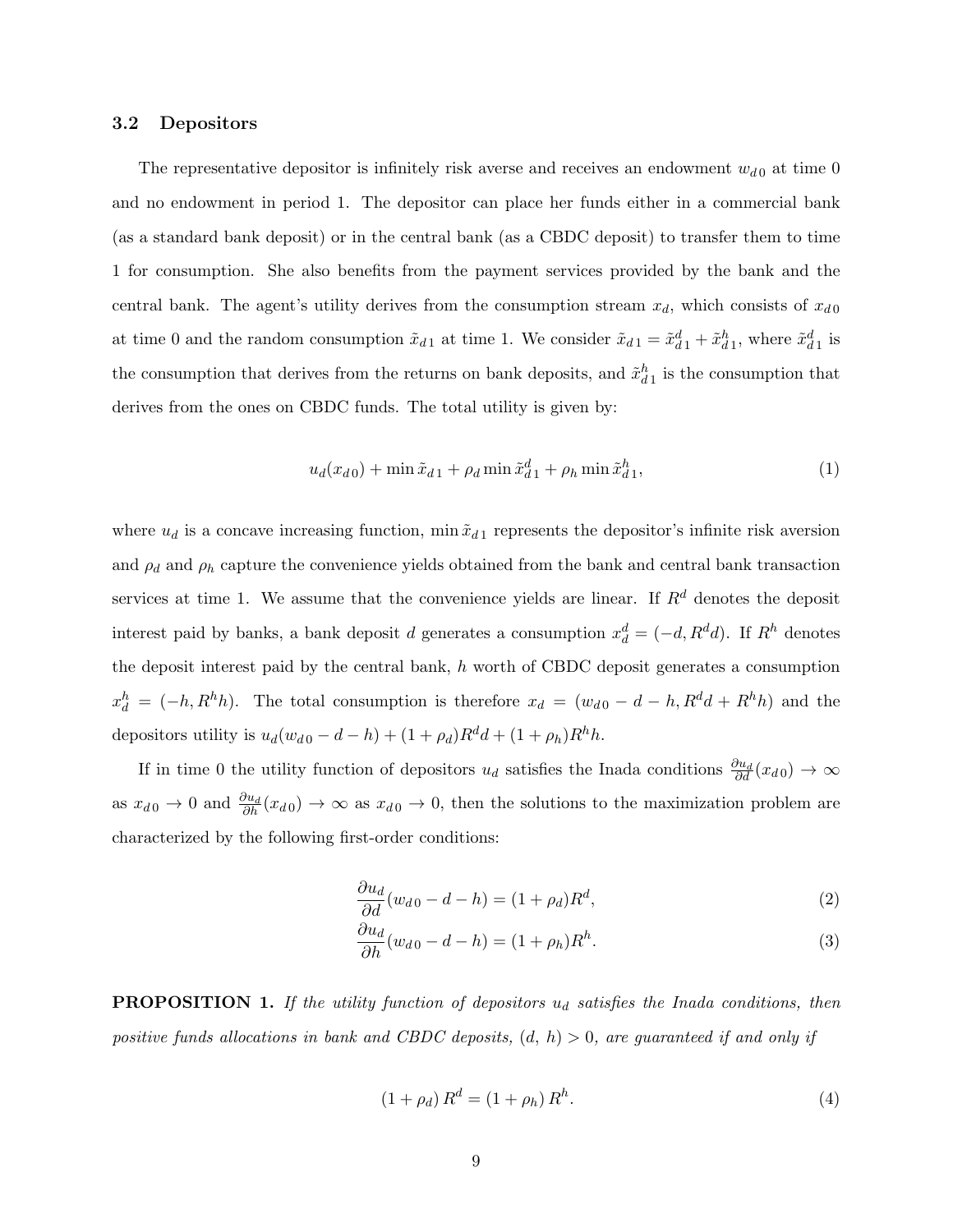*Proof.* Using Leibniz's notation,  $\frac{\partial u_d}{\partial d} = \frac{\partial u_d}{\partial x_{d0}}$  $\frac{\partial x_{d0}}{\partial d}$  and  $\frac{\partial u_d}{\partial h} = \frac{\partial u_d}{\partial x_{d0}}$  $\frac{\partial x_{d0}}{\partial h}$ . In this model, it holds that  $\overline{\partial x_{d0}}$  $\overline{\partial x_{d0}}$  $\frac{\partial x_{d0}}{\partial d} = \frac{\partial x_{d0}}{\partial h}$  and, therefore, that  $\frac{\partial u_d}{\partial d} = \frac{\partial u_d}{\partial h}$ . Applying this result to [\(2\)](#page-8-0) and [\(3\)](#page-8-1), it follows [\(4\)](#page-8-2).  $\Box$ 

In other words, there is no corner solution for depositors if the unitary utilities, considering interest rates and convenience yields, for deposits in bank and deposits in CBDC are the same.

#### 3.3 Cash Pools

The cash pools agents represent the wholesale money market, which includes money market funds, wealth managers, and the like. Just like depositors, cash pools only invest in safe and liquid assets. During the 2008 financial crisis, the actions by the central bank and the treasury prevented runs and confirmed the perception that these bank liabilities are implicitly assured by the government. The representative cash pool has an endowment  $w_{c0}$  only at time 0, it is infinitely risk averse, and it has a utility function  $u_c(x_{c0}) + \min \tilde{x}_{c1}$ , where  $u_c$  is an increasing concave function that captures the opportunity cost of the cash pool funds. Potentially, they could invest in CBDC deposits, bank deposits, government debt, and bank debt. Nevertheless, they only choose between government and bank debt as they do not benefit from the convenience yield.[6](#page-9-0) Since cash pools invest only in safe assets, they can choose between government and bank liabilities, which have to be interpreted as short-term debt, either loans or bonds. Since treasuries are not enough to satisfy the demand of cash pools, part of their savings is absorbed by the bank  $(c_b)$ . The representative cash pool will choose how much to invest (c) in order to maximize  $u_c(w_{c0} - c) + R^c c$ , where  $R^c$  is the interest received by the bank or the government.

If in time 0 the utility function of cash pools  $u_c$  satisfies the Inada conditions  $\frac{\partial u_c}{\partial c}(x_{c0}) \to \infty$ as  $x_{c0} \rightarrow 0$ , then the solution to their maximization problem is characterized by the first-order condition:

$$
\frac{\partial u_c}{\partial c}(w_{c0} - c) = R^c.
$$
\n(5)

<span id="page-9-0"></span><sup>&</sup>lt;sup>6</sup>In equilibrium  $(1 + \rho_x)R^x = R^c = R^B$ , which means  $R^c = R^B > R^x$ , for  $x = d, h$ .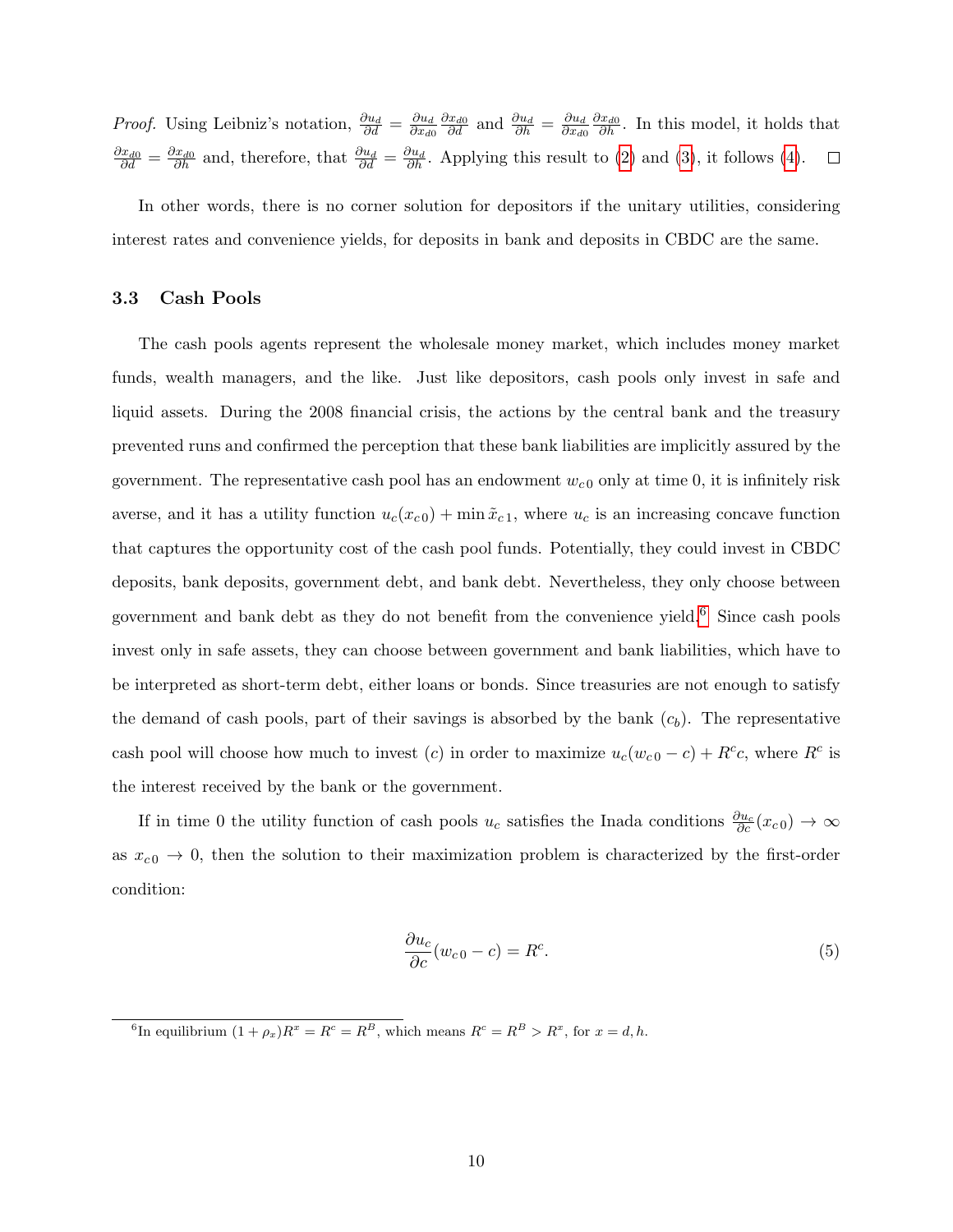#### 3.4 Investors

Investors play two roles in the model. They are long-term investors who take risks, and they act as taxpayers. We better describe taxes in section [3.6.](#page-12-0) Investors receive an endowment in both periods  $w_i = (w_{i0}, w_{i1})$  and are risk neutral. Their utility function is  $u_i(x_{i0}) + \mathbb{E}(\tilde{x}_{i1})$ , where  $u_i$  is an increasing concave function that satisfies the Inada conditions. Investors can place their funds in government bonds, bank debt, and bank equity. The payoff of bank equity is  $V(y)$  per unit of equity, where y is the realization of the random payoff  $\tilde{y}$  per unit of investment in risky projects. If they invest in bank debt, they receive the same return  $R<sup>c</sup>$  as cash pools. If the funds invested in safe assets are denoted by  $c_i$  and  $e$  denotes the amount invested in bank equity, then the investor problem is to choose  $(c_i, e)$  to maximize

$$
u_i(w_{i0} - c_i - e) + \mathbb{E}(w_{i1} - t(y) + V(y)e + R^c c_i),
$$
\n(6)

where  $t(y)$  is a lump-sum tax due to the government at time 1. Given the expected return on equity  $R^E = \mathbb{E}[V(\tilde{y})]$ , we exclude the case where  $R^c > R^E$  for which  $c_i > 0$  and  $e = 0$ , since banks must have positive equity in equilibrium. We assume that when  $R^{E} = R^{c}$ , investors choose to invest only in equity. Finally, when  $R^E > R^c$ , investors prefer to invest only in equity and  $c_i = 0$ .

Therefore, the first-order condition that characterizes the solution of the investor maximization problem is:

$$
\frac{\partial u_i}{\partial e}(w_{i0} - e) = R^E.
$$
\n(7)

#### 3.5 Commercial Bank

The banking sector is modeled with a representative commercial bank that can either store funds in reserves  $(M)$  at the central bank or invest  $(K)$  in a productive risky technology that delivers  $\tilde{y}$ at time 1. The distribution of returns is characterized by the density function  $f(y)$  on  $\mathbb{R}_{\geqslant 0}$ , and it is different from zero for  $\tilde{y} > y > 0$ .<sup>[7](#page-10-0)</sup> To finance its assets, the bank collects deposits (d), obtains financing from cash pools  $(c_b)$ , and issues equity  $(E)$ . Hence, it holds that  $M + K = d + c_b + E$ .

<span id="page-10-0"></span> $^7$ As in [Magill et al.](#page-29-0) [\(2020\)](#page-29-0), we assume that all shocks are perfectly correlated and, due to the law of large numbers, we can treat  $\tilde{y}$  as an aggregate shock for the economy.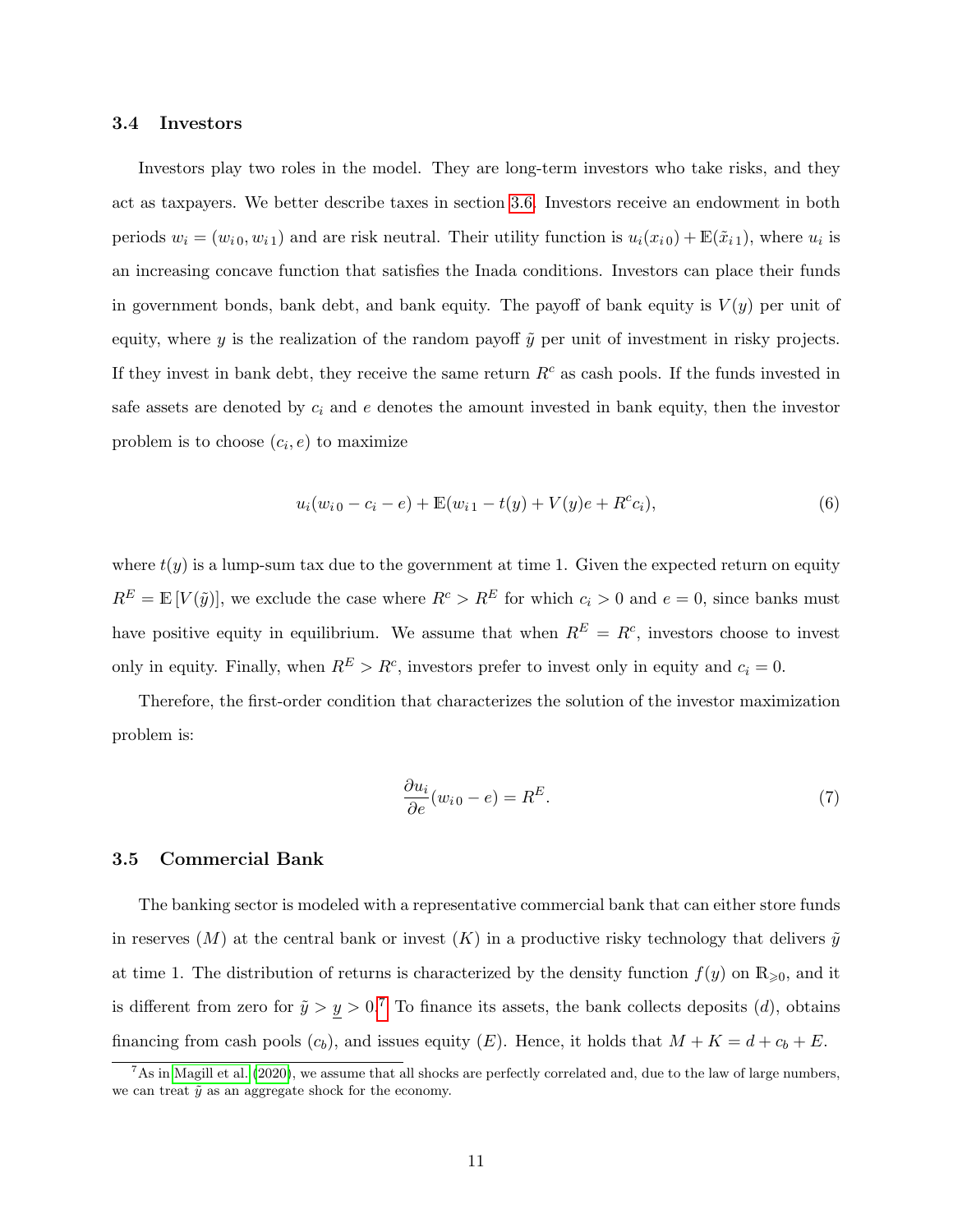The commercial bank offers bank deposits with a series of complimentary services and faces a unitary cost  $\mu_d$  at time 1, which represents the cost of maintenance of the infrastructure, managing of accounts, and so forth. In light of what occurred in the aftermath of the 2008 crisis, our model encompasses two kinds of insurances. The first one is explicit and refers to the depositors, featuring the deposit guarantee schemes of major economies. The second one is implicit and applies only to cash pools, who believe that, in case of crisis, the government would bail out the banking sector following the too-big-to-fail argument.<sup>[8](#page-11-0)</sup> The bank is the only one that can perform risk and maturity transformation: it borrows short safe deposits and lends long risky loans to entrepreneurs.

Our model also incorporates current banking regulations with liquidity and capital requirements. The bank is forced to store at least  $\delta$  of its deposits in reserves to satisfy the liquidity requirement and finance at least  $\bar{\alpha}$  of the risky projects with equity for the capital requirement. The central bank pays an interest rate  $R<sup>r</sup>$  on reserves.

The representative bank optimally chooses the items of its balance sheet  $(d, c_b, E, M, K)$ taking as given the interest rates in the economy  $(R^r, R^d, R^c, R^E)$  and maximizes the shareholders' expected profit:

$$
\max_{d, c_b, E, M, K} \int_{\hat{y}}^{\infty} [Ky + MR^r - dR^d(1 + \mu_d) - c_b R^c] f(y) dy - R^E E,
$$
\n(8)

subject to

<span id="page-11-2"></span><span id="page-11-1"></span> $d + c_b + E = K + M,$  (9)

 $M \geq \delta d$ , (liquidity requirement) (10)

<span id="page-11-3"></span>
$$
E \ge \bar{\alpha}K, \quad \text{(capital requirement)}\tag{11}
$$

where  $\hat{y}$  is the minimum return on the risky technology that allows the bank to repay its creditors, i.e.,  $K\hat{y} + MR^r = dR^d(1 + \mu_d) + c_b R^c$ . This means that the bank is solvent for  $y > \hat{y}$ .

<span id="page-11-0"></span> ${}^8\textrm{It}$  is worth mentioning that cash pools receive  $yK$  as collateral from the bank. Thus, in case of default, they are only interested in the fact that the government would repay them the difference between what they lent out and the collateral value.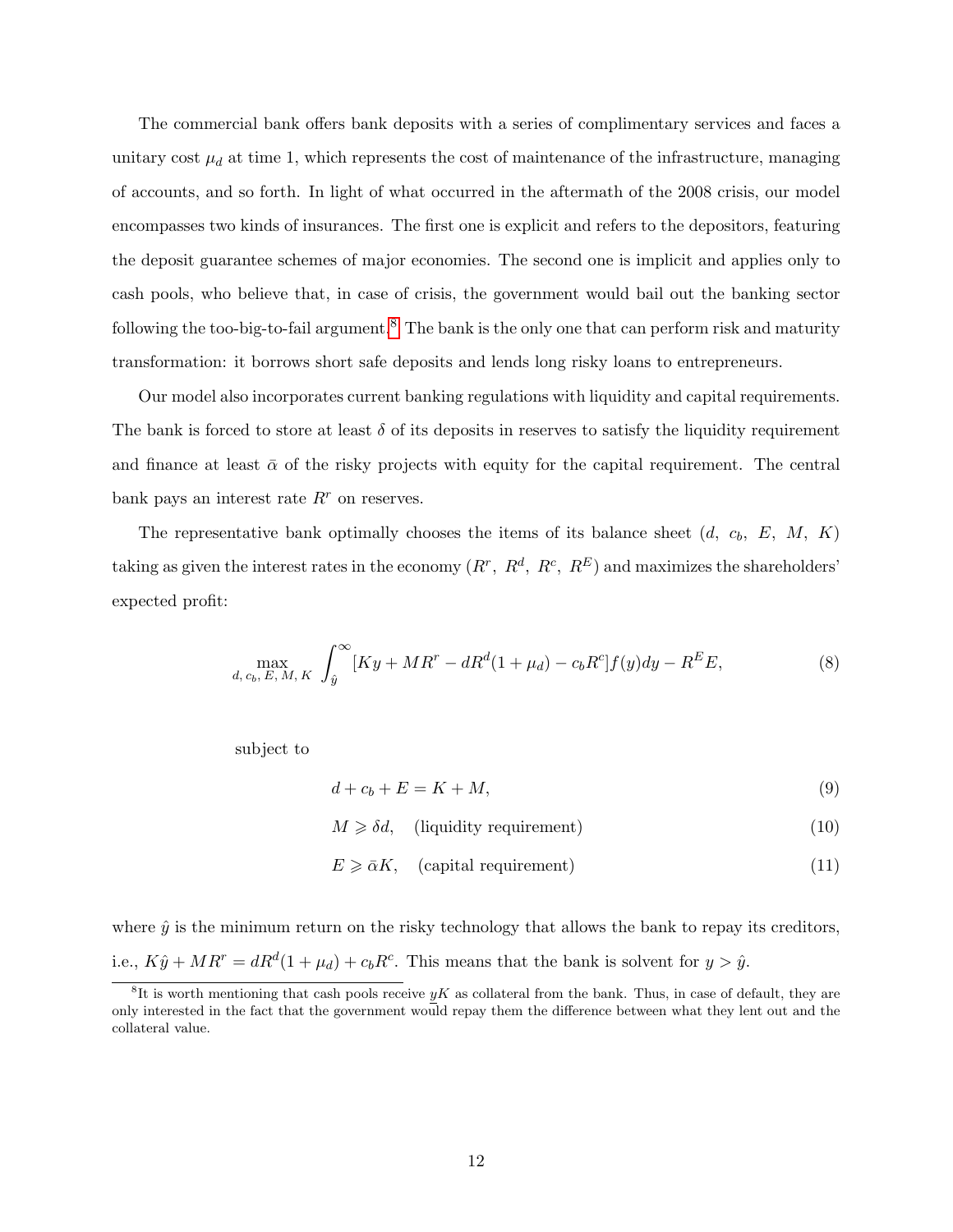#### <span id="page-12-0"></span>3.6 Government

We consider the fiscal authority and the central bank as a single entity (i.e., the government) that conducts guarantee, prudential, interest rate, and balance sheet policies. To finance its expenditure G, the government issues bonds  $(B = G)$  at time 0, on which it pays an interest rate  $R<sup>B</sup>$  at time 1. The central bank can influence this interest rate via open market operations, namely repos and reverse-repos with cash pools.<sup>[9](#page-12-1)</sup> The interest rate takes different values according to the monetary policy regime. At time 1, the government levies taxes on the investors to service its bonds. We make the strong assumption that prices are fully rigid as it allows us to work with a real variable model.

As mentioned before, the government provides explicit and implicit insurance to depositors and cash pools to avoid runs, and it sets the liquidity ( $\delta$ ) and capital ( $\bar{\alpha}$ ) requirements.

The central bank manages the funds coming from reserves  $(M)$  and CBDC deposits  $(h)$  by deciding the compositions of its assets. Hence, it either invests in government bonds  $(B^{CB})$  or in risky securities  $(E^{CB})$ , which in our model are represented by the bank's equity. We define a baseline standard policy setting where the central bank holds government bonds against reserves and a quantitative easing  $(QE)$  policy setting where the reserves are backed by risky assets (i.e., bank equity, which is the only risky asset in the model). It is worth noting that purchasing distressed assets from the banking sector is economically equivalent to recapitalize banks by injecting equity.

In standard policy, the liquidity requirement is always binding  $(M = \delta d)$ , and the interest rate on government bonds is larger than the one reserves,  $R^B > R^r$ . In a QE world, the amount of reserves usually exceeds the liquidity requirement  $(M \ge \delta d)$ , and the banking sector holds excess reserves  $(M-\delta d)$  at the central bank. In our setting, the amount of excess reserves can be considered as exogenous to the banking sector, as it is solely due to the asset purchase programs of the central bank. Finally, under QE, the interest rate on reserves is equal to the one on government bonds,  $R^B=R^r.$ 

We assume that the central bank will be consistent with its ongoing monetary policy when introducing a CBDC. Therefore, it will hold treasuries against CBDC deposits under standard policy and risky assets under QE policy. The central bank could also decide on a hybrid strategy, in which

<span id="page-12-1"></span><sup>&</sup>lt;sup>9</sup>We consider only two periods, so we interpret  $B$  as very short-term bonds.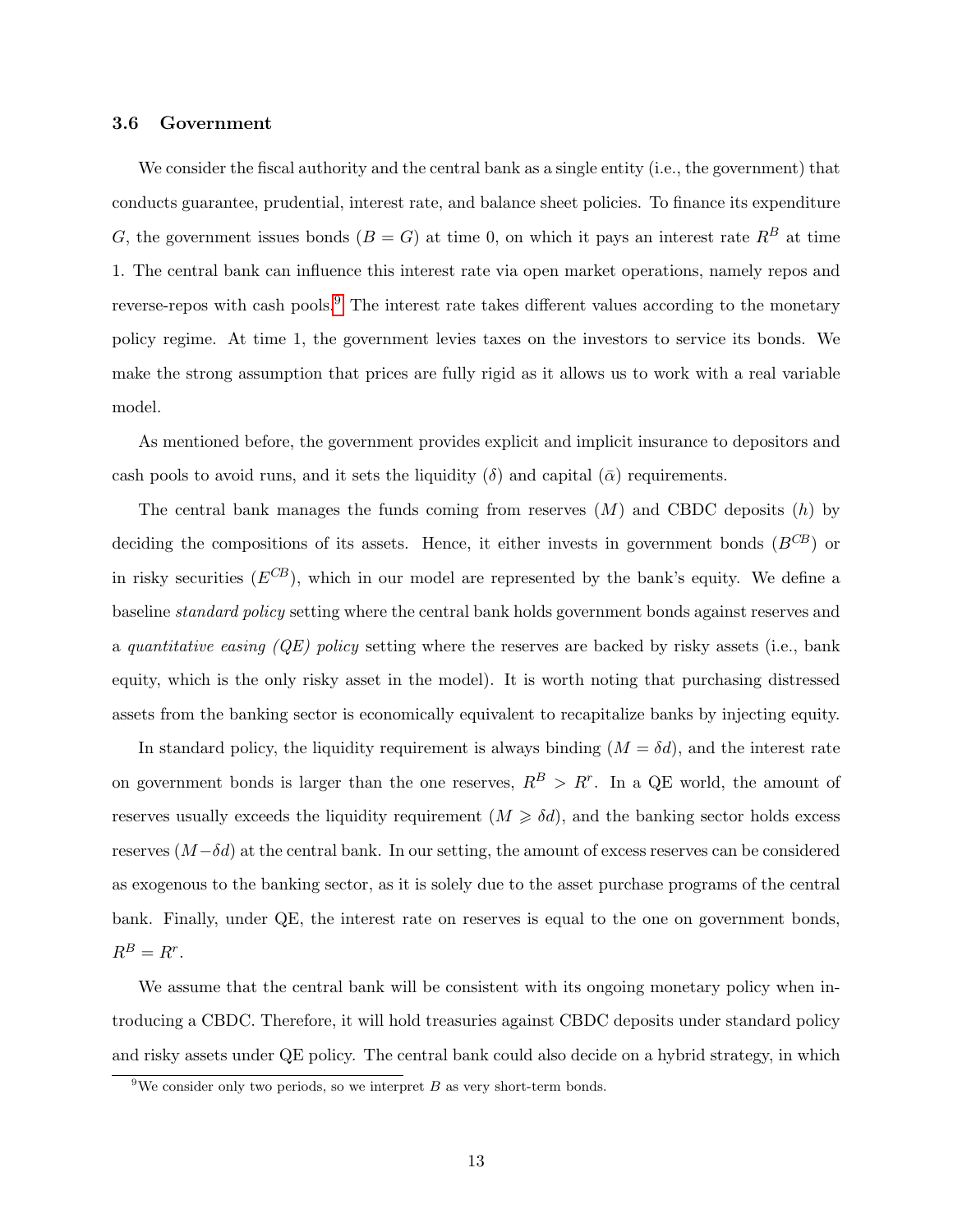it could hold risky securities against CBDC deposits under standard policy and treasuries under QE policy. While we focus only on the first two cases for our main analysis, we comprehensively discuss all scenarios in Appendix [A](#page-30-0) and Appendix [B.](#page-31-0) From a theoretical standpoint, investing CBDC deposits in risky assets could be justified by two main reasons. The first is that, in response to the 2008 crisis, major central banks have taken up massive amounts of risks on their balance sheet, and it is not yet clear if and when they will do full tapering. Second, there might not be sufficient safe assets (i.e., government bonds) to fully absorb the overall demand.

Under quantitative easing, the commercial bank prefers to swap its excess reserves into CBDC deposits on the central bank's balance sheet. Once it runs out of excess reserves, i.e., the liquidity requirement is binding, the commercial bank is forced to liquidate assets in favor of the central bank to transfer depositors' savings. We denote with  $h$  the maximum demand for CBDC deposits for which the liquidity requirement is not binding. Therefore, when the demand for CBDC deposits is greater than this amount  $(h > \bar{h})$ , the central bank's balance sheet increases its size by  $\tilde{h} = h - \bar{h}$ . This mechanism is explained in detail in Section [7.](#page-21-0)

Finally, when the commercial bank is solvent  $(y > \hat{y})$ , the tax is equal to the amount needed to repay bondholders minus the net seignorage revenue  $(\theta)$ . In case the bank goes bankrupt  $(y \leq \hat{y})$ , the tax also includes the bank's liabilities, as it has to repay depositors and cash pools (explicit and implicit guarantee), minus the value of bank assets. Thus, we define the bankruptcy costs as  $\phi = (1 + \mu_d)R^d d + R^c c_b - (Ky + MR^r)$ . The taxes are given by:

$$
t = R^B B - \theta - \phi \mathbb{1}_{y \le \hat{y}}.\tag{12}
$$

# <span id="page-13-0"></span>4 Equilibrium

This section is organized as follows. Subsections [4.1](#page-13-1) and [4.2](#page-14-0) report the assumptions and conditions common to all monetary policy regimes. The remaining subsection [4.3](#page-15-0) focuses on the peculiarities of each scenario.

#### <span id="page-13-1"></span>4.1 Assumptions

#### ASSUMPTION 1. Investors.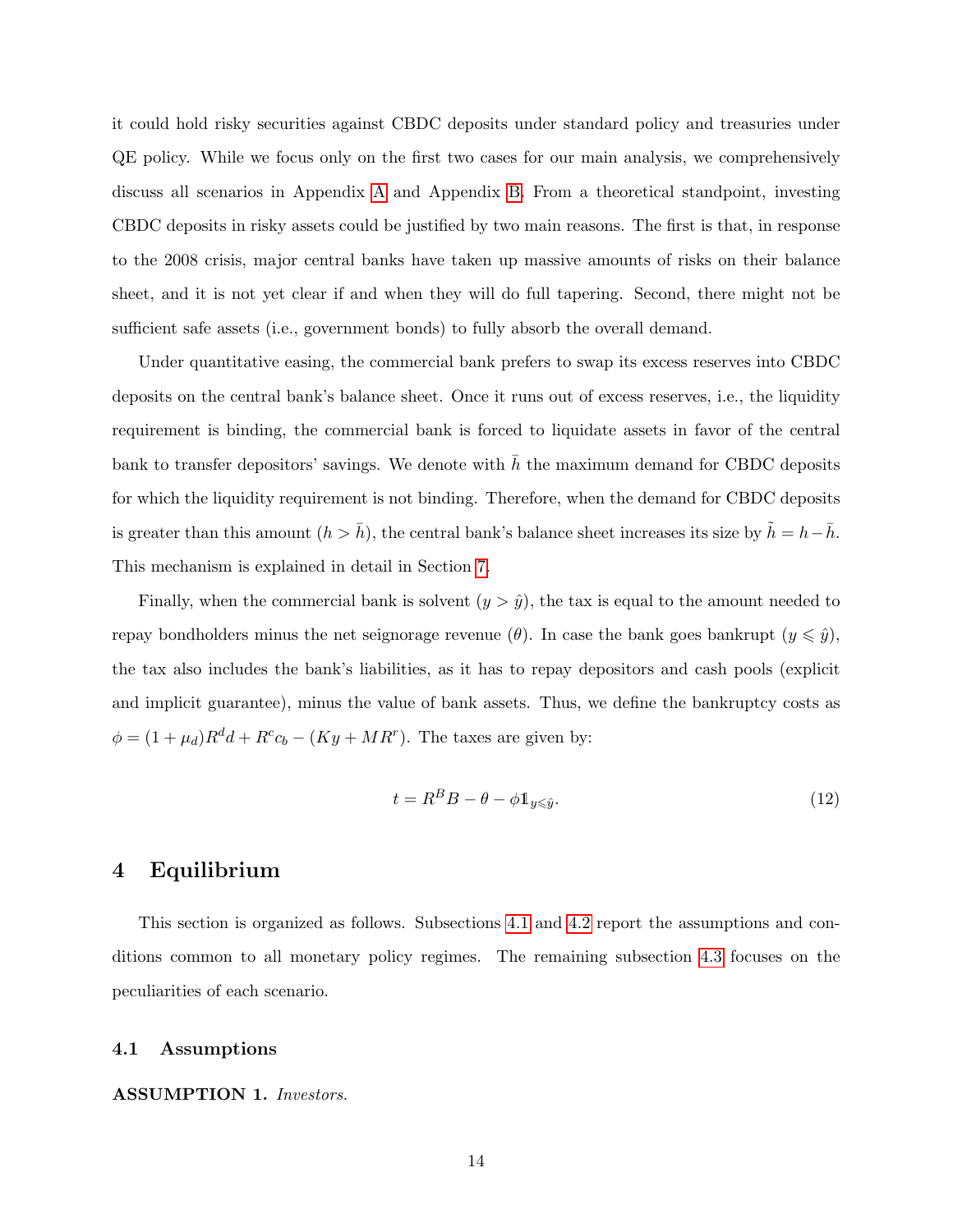- (a) Investors do not prefer to consume all their endowment at time 0 as they are better off in investing in bank equity:  $\frac{\partial u_i}{\partial w_{i0}}(w_{i0}) < \mathbb{E}[\tilde{y}]$ .
- (b) Investors have enough endowment at date 1 to afford the tax when  $y \leq \hat{y}$ , even in the limit case in which at date 0 depositors store all their endowment in deposits, and cash pools invest all their endowment in bank debt:  $w_{i1} > (w_{d0}(1 + \mu_d) + w_{c0}) \mathbb{E}[\tilde{y}].$

#### ASSUMPTION 2. Cash pools.

(a) Cash pools prefer to buy both government bonds and bank debt rather than having only treasuries:  $\frac{\partial u_c}{\partial w_{c0}}(w_{c0} - B) < R_B \leqslant \mathbb{E}[\tilde{y}].$ 

#### ASSUMPTION 3. Depositors.

- (a) Depositors would buy treasuries if they had no other choice:  $\frac{\partial u_d}{\partial w_{d0}}(w_{d0}) < \frac{\partial u_d}{\partial w_{d0}}(w_d)$  $\frac{\partial u_d}{\partial w_{d0}}(w_{d0}-B).$
- (b) Depositors prefer to hold their savings in CBDC and bank deposits than in treasuries:  $\rho_d > \mu_d$ ,  $\rho_h > \mu_h$ .

#### <span id="page-14-0"></span>4.2 Common Equilibrium Conditions

In this section, we describe the conditions that are common to all monetary policy regimes.

The first condition for the equilibrium is given by the scarcity of the safe assets in the economy (i.e., treasuries), which are not enough to satisfy the demand of cash pools. Therefore, in equilibrium, it must hold that

<span id="page-14-1"></span>
$$
R^c = R^B \tag{13}
$$

to make bank debt attractive enough to cash pools. This way, the central bank can influence the cost of bank funding by setting  $R^B$ .

The second condition allows the bank to use both deposits and cash pools as a source of funding. Because of the liquidity requirement in equation [\(10\)](#page-11-1), 1 unit of deposits is equivalent to  $(1 - \delta)$ unit of cash pools loans for the bank investment. They must have the same opportunity costs for the bank to use them both. It follows that  $(1 + \mu_d)R^d - \delta R^r = (1 - \delta)R^B$ , which translates in

<span id="page-14-2"></span>
$$
R^d = \frac{(1 - \delta)R^B + \delta R^r}{1 + \mu_d}.\tag{14}
$$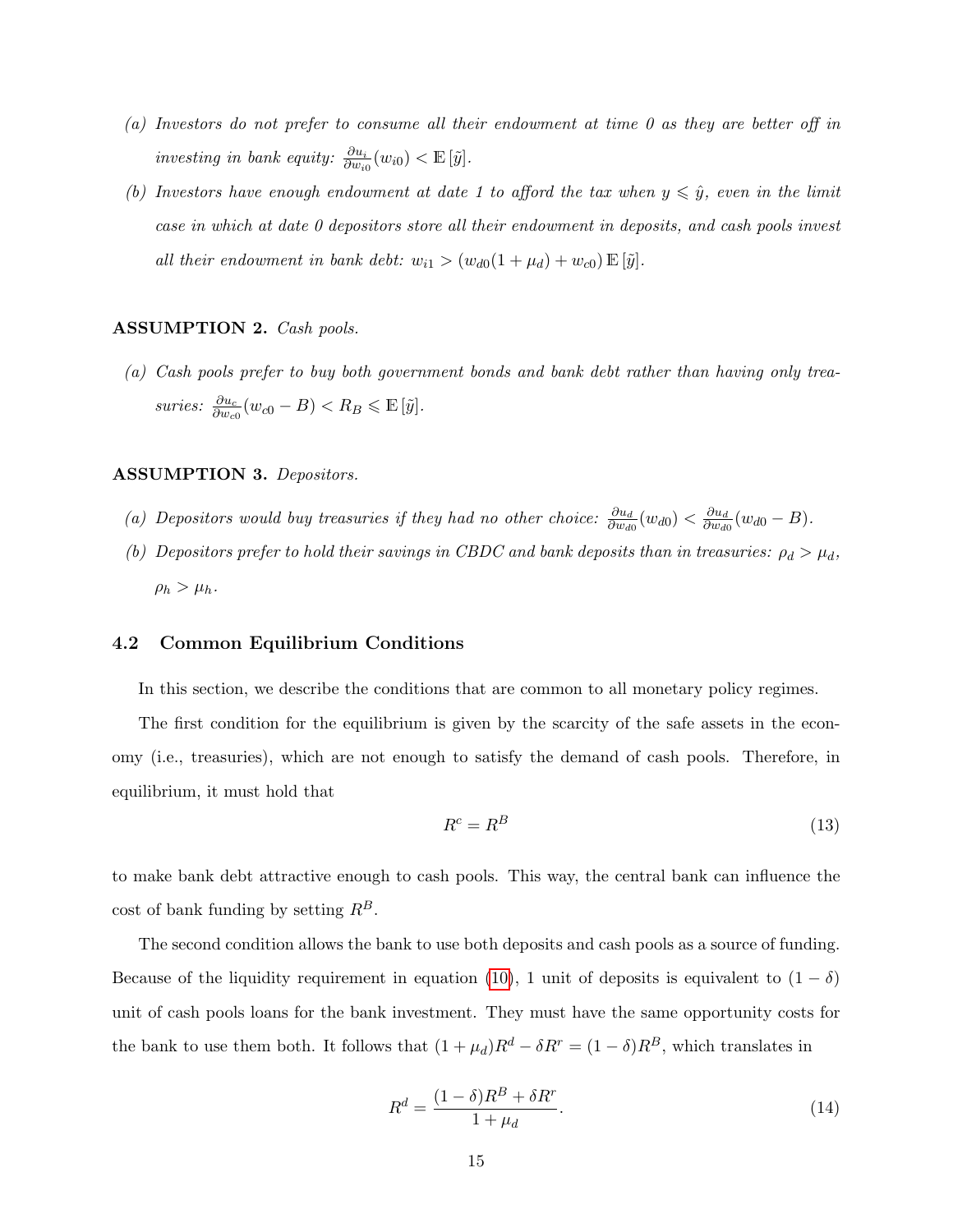We define the investable debt of the bank as all the debt fundings that can be invested in the risky technology, but the reserves:

<span id="page-15-1"></span>
$$
D = d + c_b - M. \tag{15}
$$

Replacing [\(15\)](#page-15-1) into the bank's balance sheet constraint [\(9\)](#page-11-2), the following equation holds:

<span id="page-15-3"></span>
$$
K = E + D. \tag{16}
$$

At equilibrium, the capital requirement [\(11\)](#page-11-3) is always binding:

<span id="page-15-2"></span>
$$
E = \bar{\alpha}K.\tag{17}
$$

Then, by substituting the capital requirement [\(17\)](#page-15-2) in condition [\(16\)](#page-15-3), we derive that  $D =$  $(1 - \alpha)K$ . Consequently,

<span id="page-15-4"></span>
$$
E = \frac{\bar{\alpha}}{1 - \bar{\alpha}} D. \tag{18}
$$

We can prove that  $Ky + MR^r - dR^d(1 + \mu) - c_bR^B = Ky - DR^B = K(y - (1 - \bar{\alpha})R^B)$ . The threshold  $\hat{y}$  for bankruptcy is defined as the payoff that nullifies this equation. Hence,  $K\hat{y} = DR^B$ and  $\hat{y} = (1 - \bar{\alpha})R^B$ . The bank's maximization problem is then reduced to the choice of  $(\alpha, E)$  that maximizes  $E\left(\frac{1}{\alpha}\right)$  $\frac{1}{\alpha}\int_{(1-\alpha)R^B}^{\infty} \left[y - (1-\alpha)R^B\right] f(y)dy - R^E$ . As in [Magill et al.](#page-29-0) [\(2020\)](#page-29-0), this problem has solution if and only if the zero profit condition is satisfied. This implies that:

<span id="page-15-5"></span>
$$
R^{E} = \frac{1}{\bar{\alpha}} \int_{(1-\bar{\alpha})R^{B}}^{\infty} \left[ y - (1-\bar{\alpha})R^{B} \right] f(y) dy.
$$
 (19)

Finally,  $R<sup>h</sup>$  is such that it satisfies equation [\(4\)](#page-8-2).

#### <span id="page-15-0"></span>4.3 Equilibrium

The following definitions characterize the equilibrium conditions under the two monetary policy regimes. In particular, conditions (*a*) are the common ones discussed above. Condition (*b*) specifies the agents' optimal choices. Condition  $(c)$  refers to whether the liquidity requirement is binding or not. Condition (d) derives from the dynamics of the money market, in which cash pools invest in (short-term) government bonds, and they lend the remaining part to the bank. Finally, condition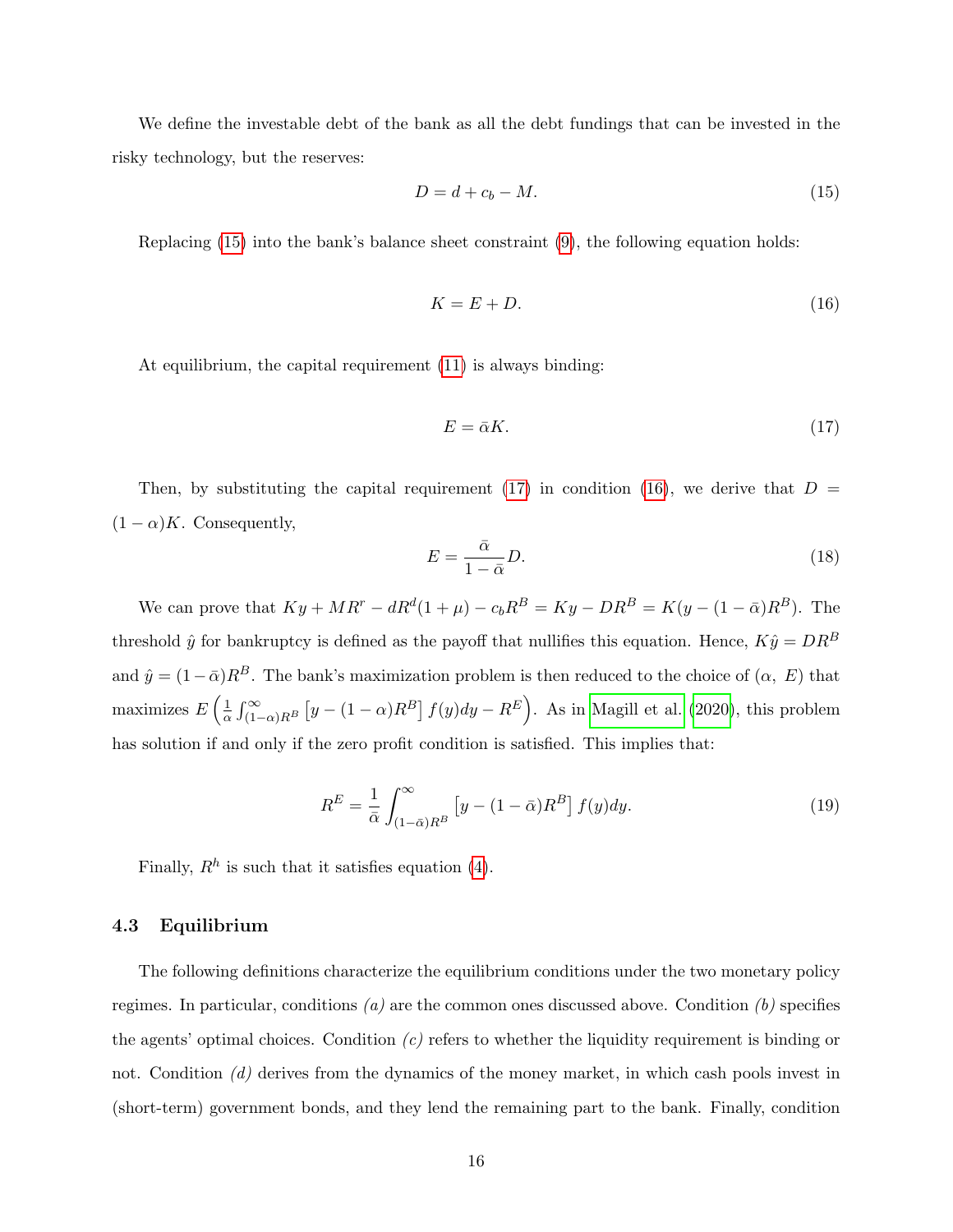(e) imposes market clearing for bank equity.

#### 4.3.1 Standard Policy

**DEFINITION 1.** Given the central bank standard monetary policy  $(R^B, R^r, \delta, \bar{\alpha})$ , with interest rate policy  $R^B > R^r$  and balance sheet policy  $(B^{CB}, E^{CB}) = (M + h, 0)$ , the banking equilibrium consists of rates of return  $(R^d, R^h, R^c, R^E)$  and choices  $(d, h, c, e, E, D, M, K)$  such that:

- (a) Conditions  $(4)$ ,  $(13)$ ,  $(14)$ ,  $(15)$ ,  $(16)$ ,  $(18)$ ,  $(19)$  hold;
- (b)  $(d, h)$  is optimal for depositors, given  $(R^d, R^h)$ ; c is optimal for cash pools, given  $R^c$ ; e is optimal for investors, given  $(R^B, R^E)$ ;
- (c)  $M = \delta d$ ;
- (d)  $c_b = c (B M h);$

$$
(e) e = E.
$$

#### 4.3.2 Quantitative Easing Policy

**DEFINITION 2.** If the demand for CBDC deposits is such that  $h > \bar{h}$ , given the central bank quantitative easing policy  $(R^B, R^r, \delta, \bar{\alpha})$ , with interest rate policy  $R^B = R^r$  and balance sheet policy  $(B^{CB}, E^{CB}) = (0, M + \tilde{h})$ , then the banking equilibrium consists of rates of return  $(R^d, R^h, R^c, R^E)$ and choices  $(d, h, c, e, E, D, M, K)$  such that:

- (a) Conditions  $(4)$ ,  $(13)$ ,  $(14)$ ,  $(15)$ ,  $(16)$ ,  $(18)$ ,  $(19)$  hold;
- (b)  $(d, h)$  is optimal for depositors, given  $(R^d, R^h)$ ; c is optimal for cash pools, given  $R^c$ ; e is optimal for investors, given  $(R^B, R^E)$ ;
- (c)  $M \geq \delta d$ ;
- (d)  $c_b = c B;$
- (e)  $e + M + \tilde{h} = E$ .

#### 4.4 Balance Sheets: Summary

Figure [1](#page-17-0) summarizes the model set-up by depicting the balance sheets of all economic actors at equilibrium under standard monetary policy at time 1.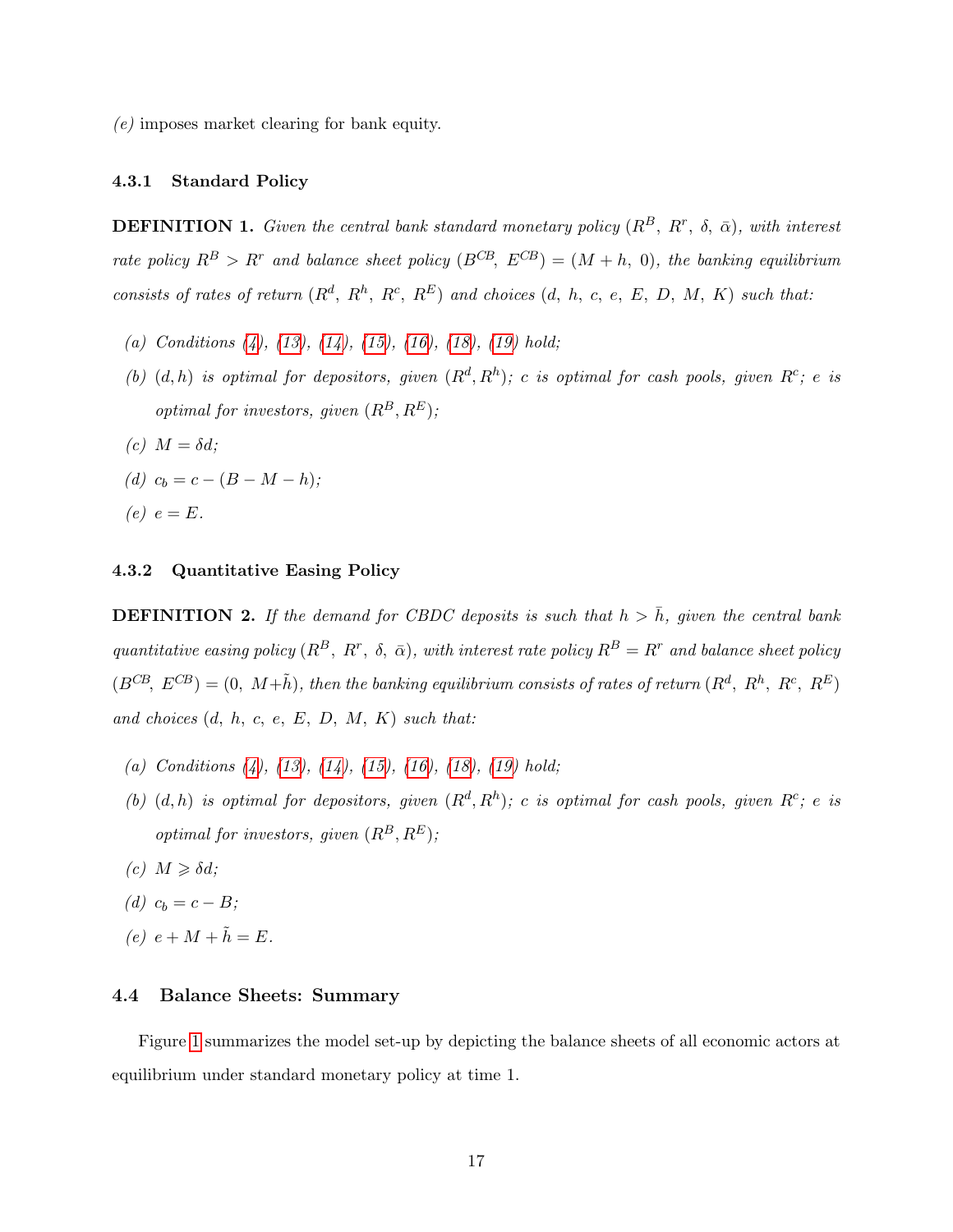<span id="page-17-0"></span>

Figure 1: Actors' balance sheets and relationships when the government implements standard monetary policy at time 1.

<span id="page-17-1"></span>Similarly, Figure [2](#page-17-1) depicts the balance sheets at equilibrium under quantitative easing policy at time 1.



Figure 2: Actors' balance sheets and relationships when the government implements quantitative easing policy at time 1.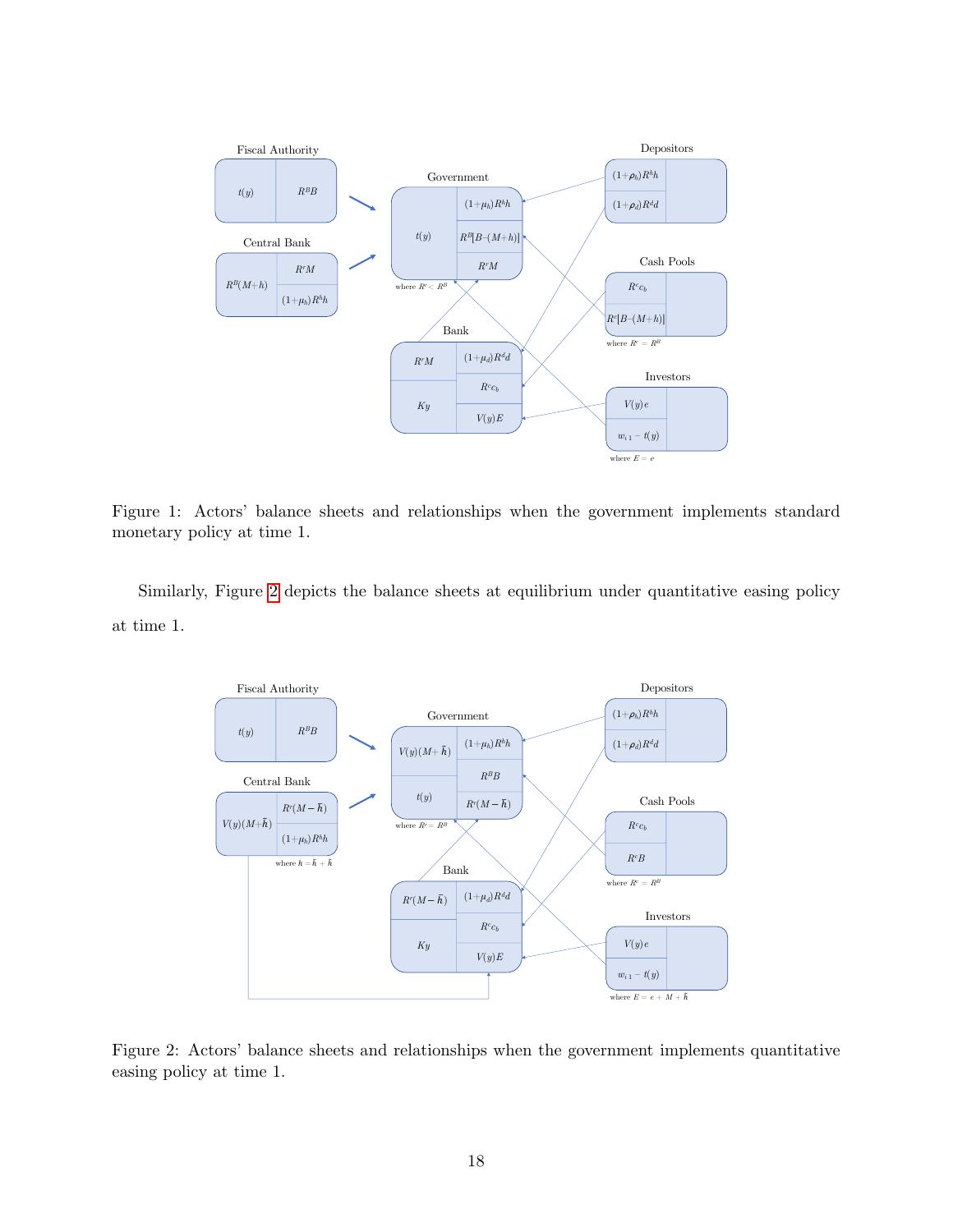# <span id="page-18-0"></span>5 Pareto Optimal Allocations

The maximization of social welfare determines the optimal allocations of resources at time 0 and the optimal weight of each agent. The Pareto problem can be written as:

$$
\max_{x_{d0}, x_{d1}^d, x_{d1}^h, x_{c0}, x_{c1}, x_{i0}, \{x_{i1}(y)\}_{y \in Y}, K} \beta_d \left[ u_d(x_{d0}) + (1 + \rho_d) x_{d1}^d + (1 + \rho_h) x_{d1}^h \right] + \beta_c \left[ u_c(x_{c0}) + x_{c1} \right] + \beta_i \left[ u_i(x_{i0}) + \int_0^\infty x_{i1}(y) f(y) dy \right]
$$
\n(20)

subject to

$$
x_{d0} + x_{c0} + x_{i0} + K + G = w_{d0} + w_{c0} + w_{i0}, \tag{21}
$$

$$
(1 + \mu_d)x_{d1}^d + (1 + \mu_h)x_{d1}^h + x_{c1} + x_{i1}(y) = w_{i0} + Ky,
$$
\n(22)

$$
x_{d1} = x_{d1}^d + x_{d1}^h,\tag{23}
$$

where  $(\beta_d, \beta_c, \beta_i) > 0$  are the relative weights of the agents, and equations [\(21\)](#page-18-1) and [\(22\)](#page-18-2) represent the resource constraints at time 0 and 1, respectively. Substituting  $x_{i1}(y)^{10}$  $x_{i1}(y)^{10}$  $x_{i1}(y)^{10}$  in the maximization problem and computing the first order conditions with respect to  $x_{d1}^d$ ,  $x_{d1}^h$  and  $x_{c1}$ , we find that a solution exists only if

<span id="page-18-4"></span><span id="page-18-2"></span><span id="page-18-1"></span>
$$
\beta_c = \beta_i = \frac{1 + \rho_d}{1 + \mu_d} \beta_d = \frac{1 + \rho_h}{1 + \mu_h} \beta_d.
$$
\n(24)

Interestingly, equation [\(24\)](#page-18-4) shows that, at Pareto optimum, the ratio between the benefits and the costs of CBDC and bank deposits have to be the same, i.e.,  $\frac{1+\rho_d}{1+\mu_d} = \frac{1+\rho_h}{1+\mu_h}$  $\frac{1+\rho_h}{1+\mu_h}$ .

The necessary and sufficient conditions for a Pareto optimal equilibrium can be summarized by

<span id="page-18-6"></span>
$$
\frac{1+\mu_d}{1+\rho_d} \frac{\partial u_d}{\partial x_{d0}}(x_{d0}) = \frac{\partial u_c}{\partial x_{c0}}(x_{c0}) = \frac{\partial u_i}{\partial x_{i0}}(x_{i0}) = \mathbb{E}\left[\tilde{y}\right],\tag{25}
$$

and the resource constraints  $(21)$  and  $(22).<sup>11</sup>$  $(22).<sup>11</sup>$  $(22).<sup>11</sup>$  $(22).<sup>11</sup>$ 

<span id="page-18-3"></span><sup>&</sup>lt;sup>10</sup>We derive the equation for  $x_{i1}(y)$  from the resource constraint [\(22\)](#page-18-2).

<span id="page-18-5"></span><sup>&</sup>lt;sup>11</sup>Equation [\(25\)](#page-18-6) derives from the first order conditions with respect to  $x_{d0}$ ,  $x_{c0}$ ,  $x_{i0}$ , and K.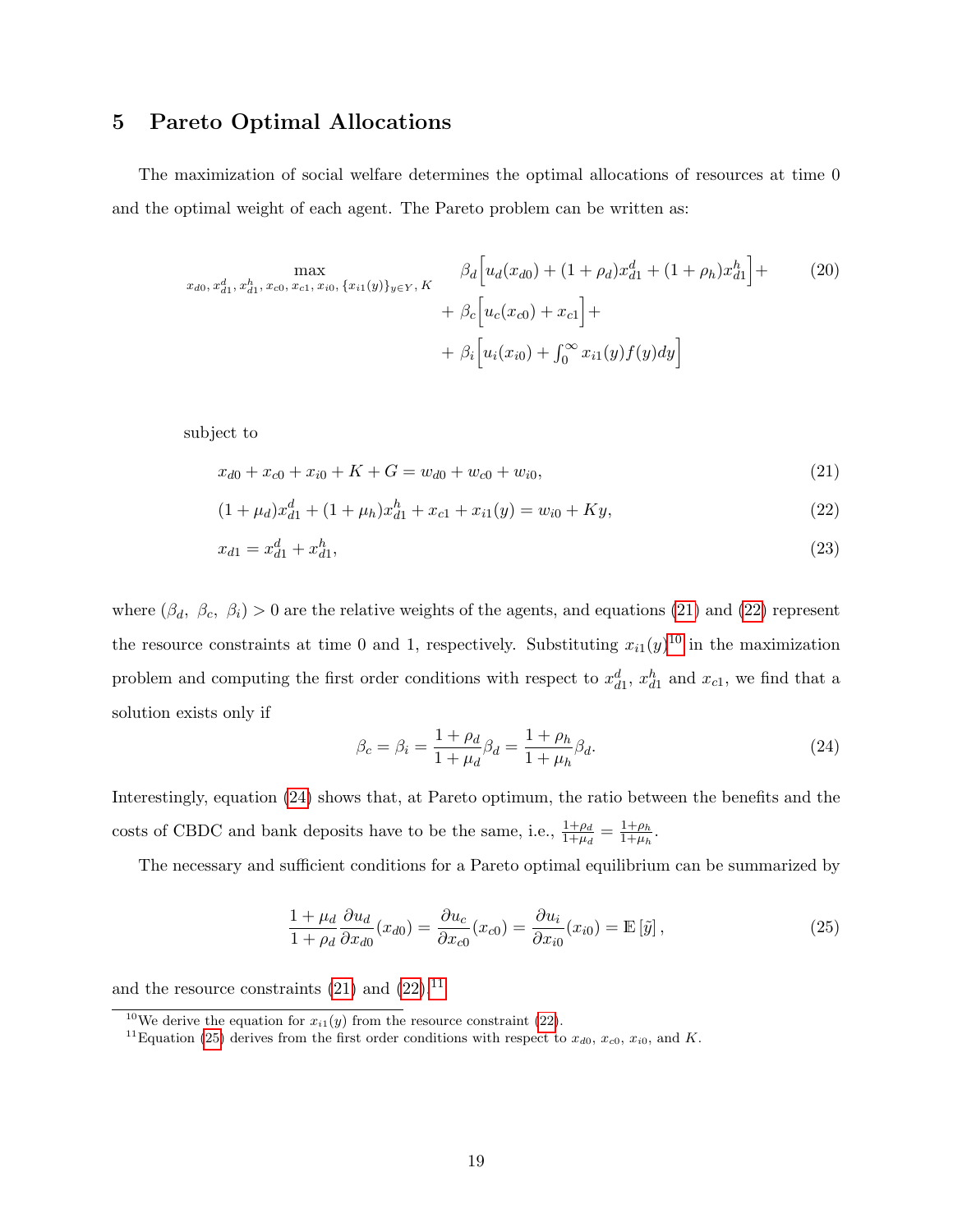Furthermore, the implicit contributions  $(d^*, h^*, c^*, e^*)$  of all the agents are given by:

$$
\frac{\partial u_d}{\partial d^*}(w_{d0} - d^* - h^*) = \frac{1 + \rho_d}{1 + \mu_d} \mathbb{E} \left[ \tilde{y} \right],
$$

$$
\frac{\partial u_d}{\partial h^*}(w_{d0} - d^* - h^*) = \frac{1 + \rho_h}{1 + \mu_h} \mathbb{E} \left[ \tilde{y} \right],
$$

$$
\frac{\partial u_c}{\partial c^*}(w_{c0} - c^*) = \mathbb{E} \left[ \tilde{y} \right],
$$

$$
\frac{\partial u_i}{\partial e^*}(w_{i0} - e^*) = \mathbb{E} \left[ \tilde{y} \right].
$$

**PROPOSITION 2.** In any Pareto optimal allocation, the implicit rates of return are:

$$
(1 + \mu_d) R^d = (1 + \mu_h) R^h = R^c = R^E = \mathbb{E} \left[ \tilde{y} \right]. \tag{26}
$$

Proof. It follows from the combination of the Pareto optimal allocations and the first order conditions of the single agents' maximization.  $\Box$ 

# <span id="page-19-0"></span>6 Baseline: Standard Policy

This section discusses the introduction of a CBDC when the central bank conducts standard monetary policy. Under standard monetary policy, the central bank issues reserves (to meet liquidity needs of the banking sector), acquires treasuries to influence the amount of wholesale funding to the baking sector via open-market operations, and allows the interest rate on reserves to be lower than the one on government bonds. We refer to this case as the baseline scenario.

#### 6.1 Equivalence Theorem

**DEFINITION 3.** We define the introduction of a CBDC as neutral for equilibrium economic allocations when it has no impact both on the bank's lending ( $\Delta_K = 0$ ) and on taxes ( $\Delta_t = 0$ ).

Under standard policy, the central bank indirectly channels funds back to the commercial bank via open-market operations. Since the new CBDC deposits increase the amount of liabilities on its balance sheet, when the central bank holds treasuries against CBDC deposits, it decreases the amount of safe assets available to cash pools. This mechanism allows the commercial bank to receive part of the cash pools' savings in the form of debt funding. Thus, when the central bank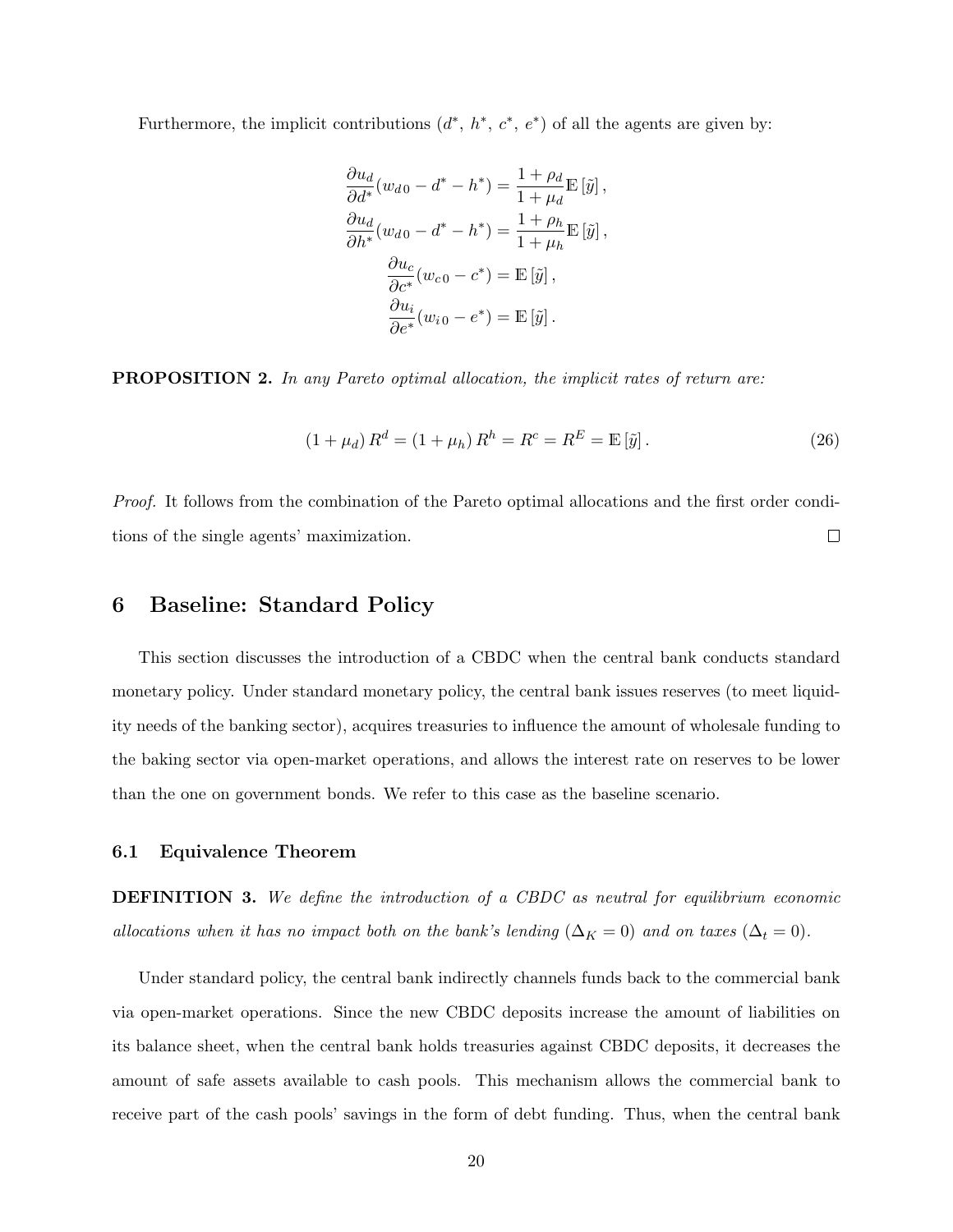only holds treasuries on its asset side of the balance sheet, its pass-through policy is complete as the increase in cash pools funding can fully compensate for the reduction in bank deposits. For this reason, the bank's lending to the economy is not affected by the introduction of a CBDC. However, to have an introduction fully neutral for the economy, the cost of issuing CBDC deposits for the central bank must be equal to the cost of issuing bank deposits for the commercial bank. In fact, let  $\Delta_t^{sB} = [(1 + \mu_h)R^h - (1 + \mu_d)R^d]h$  be the change in taxes given by the introduction of a CBDC under standard policy. We have that it is null when  $(1 + \mu_d)R^d = (1 + \mu_h)R^h$ .

THEOREM 1. Under standard policy, introducing a CBDC is neutral for equilibrium economic allocations when:

- the cost of issuing CBDC deposits for the central bank is equal to the cost of issuing bank deposits for the commercial bank:

$$
(1 + \mu_d)R^d = (1 + \mu_h)R^h.
$$

*Proof.* See Appendix [B](#page-31-0) for  $\Delta_K^{sB} = 0$  and  $\Delta_t^{sB} = [(1 + \mu_h)R^h - (1 + \mu_d)R^d]h$ , under standard policy. Therefore,  $\Delta_t^{sB} = 0$  when  $(1 + \mu_d)R^d = (1 + \mu_h)R^h$ .  $\Box$ 

[Brunnermeier and Niepelt](#page-28-7) [\(2019\)](#page-28-7) pinpoint the conditions under which the introduction of a CBDC does not change the equilibrium allocations in the economy. Their theorem states that the equivalence can be obtained only through liquidity and span neutral open-market operations with compensating transfers and a corresponding central bank pass-through policy. In our model, the CBDC design assures liquidity and span neutrality since CBDC deposits have the same liquidity properties as bank deposits and the same payoffs of a portfolio of existing securities. Moreover, under standard policy, the central bank can implement an indirect but complete pass-through policy. If there are no convenience yields ( $\rho_d = \rho_h = 0$ ) and no maintenance costs ( $\mu_d = \mu_h = 0$ ), we also find that  $\Delta_K^{sB} = 0$  and  $\Delta_t^{sB} = 0$ . This setting is consistent with the equivalence presented in [Brunnermeier and Niepelt](#page-28-7) [\(2019\)](#page-28-7). However, we need to impose further conditions once we consider convenience yields or maintenance costs for deposits or quantitative easing policies. Finally, it is worth noting that without liquidity requirement ( $\delta = 0$ ), the introduction of a CBDC has no impact on the size of the banking sector  $(\Delta_S^{sB} = 0)$ .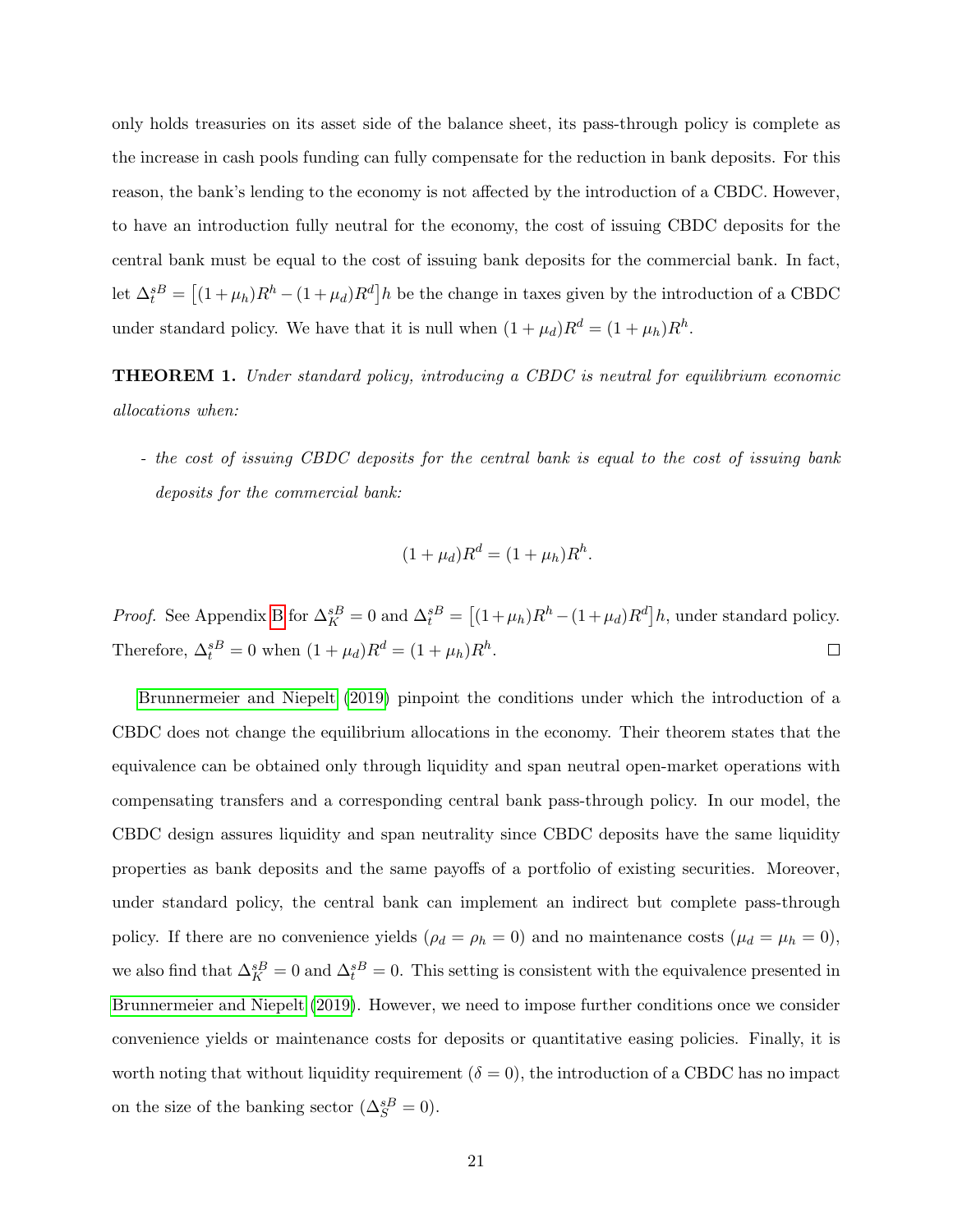#### 6.2 Effects on Banks and Government

The main mechanism driving our results is the reduction in bank deposits (as in [Klein, Gross,](#page-29-5) [and Sandner, 2020;](#page-29-5) [Kumhof and Noone, 2018\)](#page-29-6).

The introduction of a CBDC under standard monetary policy leads to a decline in deposits by the amount of depositors' savings placed in CBDC  $(h)$ . Since in equilibrium the liquidity constraint is binding, the bank reserves held at the central bank decline by  $\delta h$ , and the size of the bank's balance sheet (S) shrinks. Furthermore, since net liabilities shrink and equity remains unchanged, the commercial bank's leverage declines.<sup>[12](#page-21-1)</sup> The central bank's treasuries holding increases by h and declines by  $\delta h$ , as the reduction in bank deposits is followed by a decrease in central bank reserves (M). This additional demand for treasuries  $((1 - \delta)h)$  from the central bank (to back CBDC deposits) crowds out cash pools that cannot buy as many treasuries as they desire. Consequently, cash pools compensate by investing  $(1 - \delta)h$  more in bank debt. The amount of investable funds D for the bank does not change, as the decrease in deposits is fully compensated by the reduction in reserves and the increase in cash pool funding. Therefore, the bank does not change the amount invested in risky loans  $(K)$ . Bankruptcy costs  $(\phi)$  remain the same.

The effect on the government sector depends on the cost of issuing CBDC deposits, namely interest rate  $(R<sup>h</sup>)$  and management cost  $(1+\mu_h)$ . The impact on seignorage revenues is determined by the difference between the cost of deposits for the central bank,  $(1 + \mu_h)R^h$ , and the commercial bank,  $(1 + \mu_d)R^d$ . When the cost of deposits for the central bank is higher than for the commercial bank (i.e.,  $(1 + \mu_h)R^h > (1 + \mu_d)R^d$ ), seignorage revenues decrease, and taxes increase. Vice versa when  $(1 + \mu_h)R^h < (1 + \mu_d)R^d$ .

# <span id="page-21-0"></span>7 Quantitative Easing Policy

#### 7.1 Institutional Settings

When conducting quantitative easing policies, the central bank creates new reserves and uses them to purchase assets. The result is an increase in the central bank's balance sheet size and an abundance of reserves in the banking system [\(Joyce, Miles, Scott, and Vayanos, 2012\)](#page-29-7). Such policies

<span id="page-21-1"></span><sup>&</sup>lt;sup>12</sup>We define leverage as bank liabilities divided by the size of the balance sheet, i.e.,  $(d + c_b)/(d + c_b + E)$ .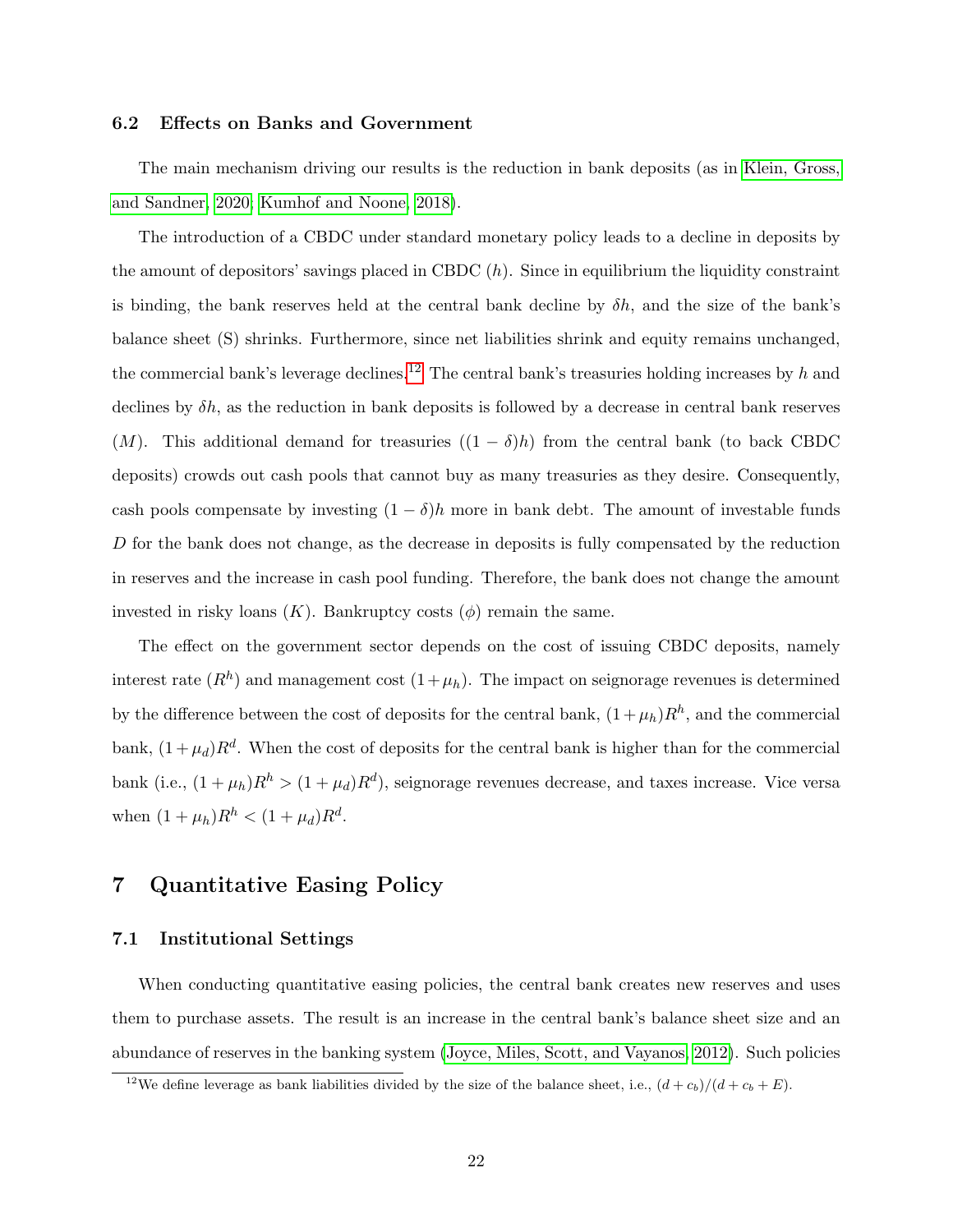aim to support the financial system in periods of distress and to ease the pressure on governments and banks. Furthermore, banks are subject to liquidity requirements, and the abundance of reserves should help to boost lending. However, in the US, the launch of quantitative easing programs in 2008 has led to a significant amount of excess reserves, i.e., reserves above liquidity requirements. Figure [3](#page-22-0) shows the evolution of the FED's balance sheet size and the amount of excess reserves in the system between 2006 and 2021.

<span id="page-22-0"></span>

Figure 3: FED's total liabilities decomposition. Source: FRED, Federal Reserve Bank of St. Louis, December 2021.

The chart clearly shows the strong link between quantitative easing and excess reserves. When central banks want to taper quantitative easing policies and decrease the size of their balance sheets, they sell assets to the market and cancel outstanding reserves in exchange. Reducing the size of the balance sheet implies reducing both assets and liabilities at the same time.

# 7.2 Equivalence Theorem

Under QE policy, the central bank holds risky assets, and it sets the interest rate on treasuries equal to the one on bank reserves (i.e.,  $R^B = R^r$ ). With the introduction of a CBDC, part of depositors' savings is transferred from bank deposits into CBDC deposits. Therefore, the com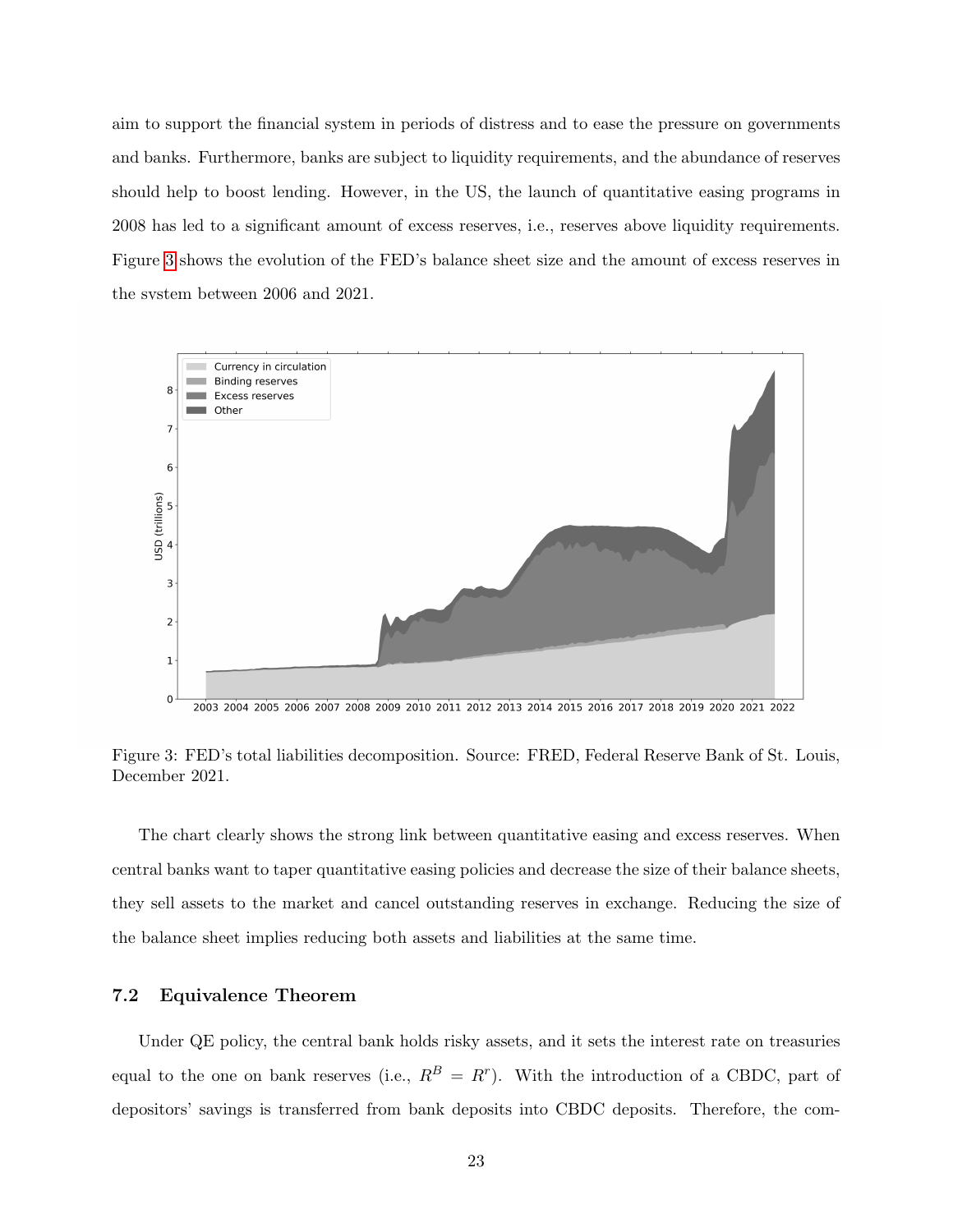mercial bank needs to transfer resources to the central bank. When the liquidity requirement is binding  $(M = \delta d)$ , the commercial bank can only liquidate part of its assets in favor of the central bank. In this case, the size of the central bank's balance sheet increases by the amount of CBDC deposits. However, under QE policy, when the liquidity requirement is not binding  $(M > \delta d)$ , the commercial bank can also swap excess reserves into CBDC deposits. The central bank's balance sheet does not change in size, as one type of liabilities (excess reserves) is transformed into another (CBDC deposits).

To better understand this mechanism, consider a depositor withdrawing cash from her bank deposit. The bank has to purchase banknotes from the central bank, and their face value is deducted from the bank's reserves at the central bank. The size of the commercial bank's balance sheet decreases by the amount of cash withdrawn. The operation is neutral for the central bank's balance sheet size, as one liability is transformed into another, i.e., reserves into banknotes. A CBDC would work in the same way from an accounting perspective. When a depositor converts one unit of bank deposit into CBDC, the commercial bank reduces its reserve by one unit, and the central bank converts one unit of bank reserves into CBDC deposits. This mechanism is neutral as far as the demand for CBDC deposits is lower than the amount of excess reserves in the system. If the demand for CBDC deposits is higher, the commercial bank will need to liquidate assets in favor of the central bank, increasing the size of its balance sheet. Figure [4](#page-24-0) provides a graphical representation of the mechanism described.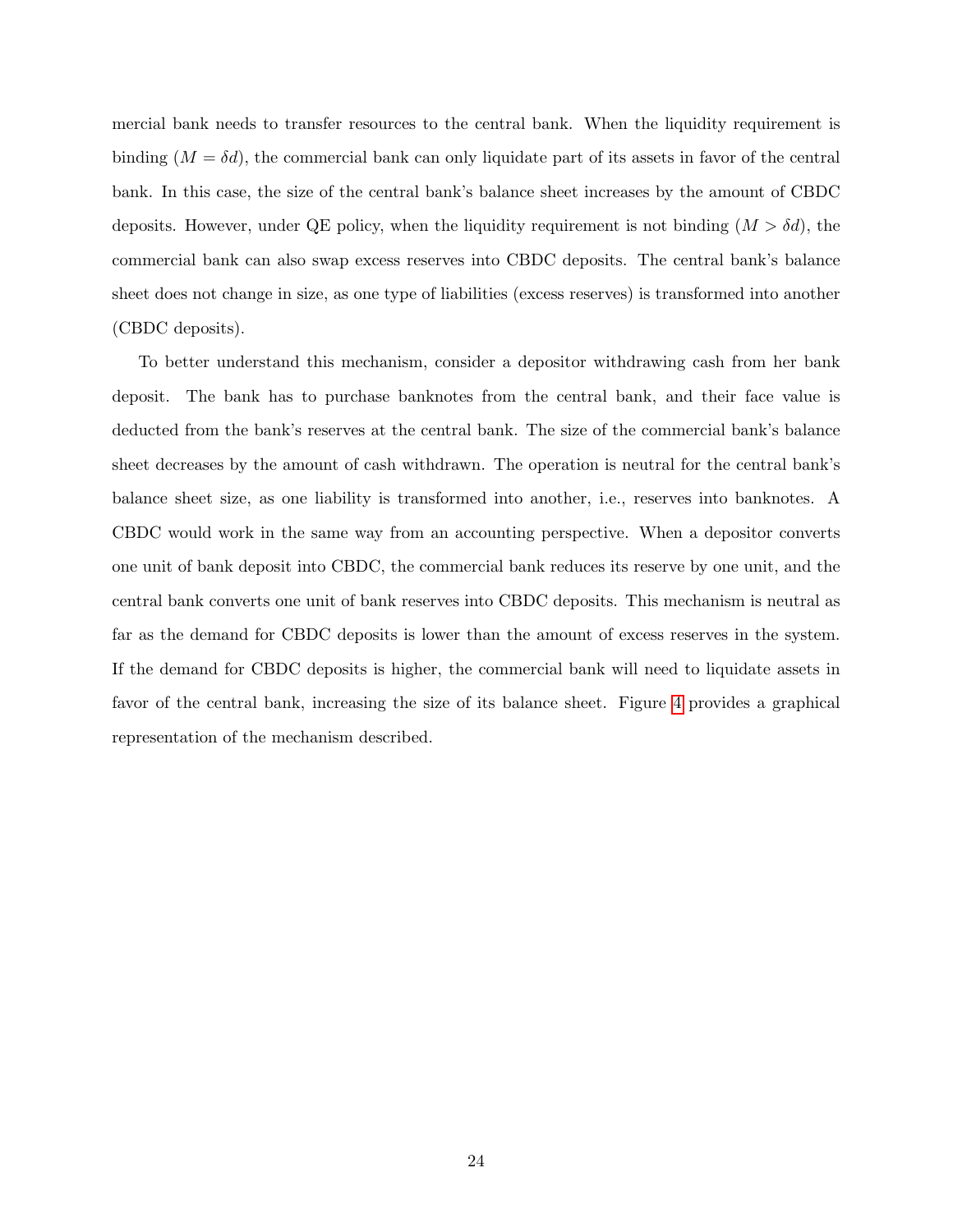<span id="page-24-0"></span>

Figure 4: Relationships between CBDC deposits, excess reserves, and central bank's balance sheet size. If the liquidity requirement is not binding, the commercial bank swaps excess reserves for CBDC deposits. In this case, the size of the central bank does not change as one type of liability is simply transformed into another. Once the liquidity requirement is met, the commercial bank liquidates assets in favor of the central bank, increasing its size.

When possible, the commercial bank prefers to liquidate reserves rather than other assets. In our model, when the commercial bank decides to transfer assets in favor of the central bank, its expected profits change:

$$
\Delta \pi' = h \left[ (1 + \mu_d) R^d - \int_{\hat{y}}^{\infty} y f(y) dy \right].
$$

Conversely, when the commercial bank reduces its excess reserves to convert its deposits into CBDC ones, the difference in expected profits is

$$
\Delta \pi'' = h \left[ (1 + \mu_d) R^d - R^r \right].
$$

By assumption,  $R^r < \int_{\hat{y}}^{\infty} y f(y) dy$  as an incentive for the commercial bank to invest in risky projects. This implies that  $\Delta \pi'' > \Delta \pi'$ , meaning that the commercial bank prefers to reduce its excess reserves when it maximizes its expected profits. However, the commercial bank can reduce its reserves only until the liquidity requirement is binding. After that point, the commercial bank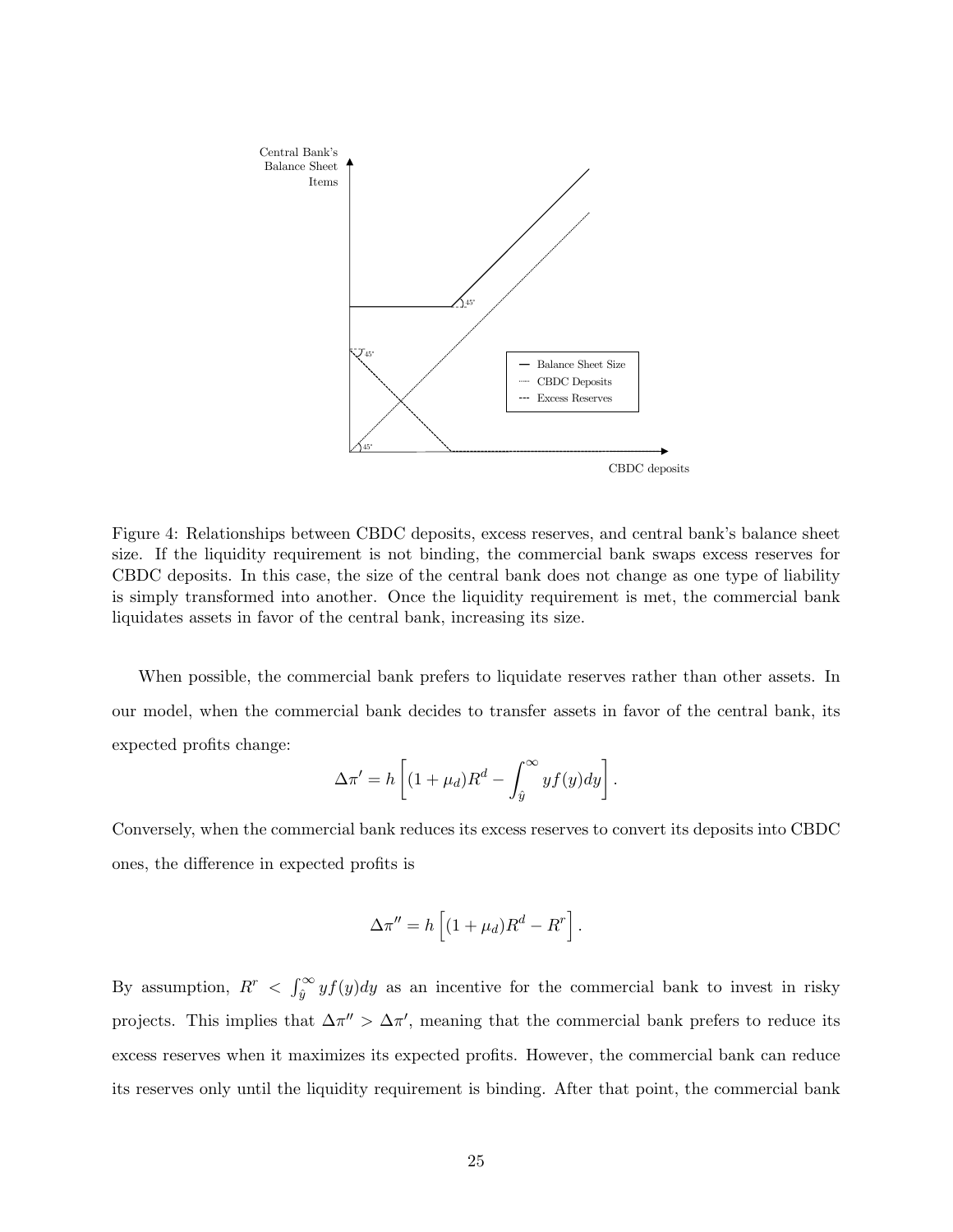has no choice but to liquidate its assets in favor of the central bank.

When the liquidity requirement is not binding, and the commercial bank can reduce its excess reserves, the reduction in bank deposits is fully compensated by a decrease in reserves. This mechanism leaves the amount of lending to the economy unchanged. However, since the central bank transforms one type of liabilities into another, there is no impact on taxes only if the cost of both these types of liabilities is equal. We define  $\bar{h}$  as the maximum demand for CBDC deposits for which the commercial bank can swap excess reserves. Therefore,  $\bar{h}$  is such that the liquidity requirement is binding,  $M - \bar{h} = \delta(d - \bar{h})$ , i.e., the maximum amount for which the reduction in reserves fully compensates for the reduction in deposits. We have:

$$
\bar{h} = \frac{M - \delta d}{1 - \delta}.\tag{27}
$$

If the demand for CBDC deposits exceeds this threshold  $(h > \bar{h})$ , then the commercial bank has to liquidate assets in favor of the central bank. We define  $\tilde{h} = h - \bar{h}$  as the reduction in bank deposits. Since the liquidity requirement is now binding, the bank reserves decrease by an additional  $\delta \tilde{h}$  on top of  $h$ .

**THEOREM 2.** Under QE policy, the introduction of a CBDC can be neutral for equilibrium economic allocations when:

- the demand for CBDC deposits is lower than the amount of excess reserves:

$$
h<\bar{h};
$$

- the cost of reserves for the central bank is equal to the cost of CBDC deposits:

$$
R^r = (1 + \mu_h)R^h.
$$

Proof. If the demand for CBDC deposits is lower than the amount of excess reserves, the commercial bank can swap excess reserves for CBDC deposits. In this way, the amount of lending to the economy remains unchanged because the reduction in reserves fully compensates for the reduction in deposits  $(\Delta_K^q = 0)$ . Since the central bank transforms one type of liabilities into another, the impact on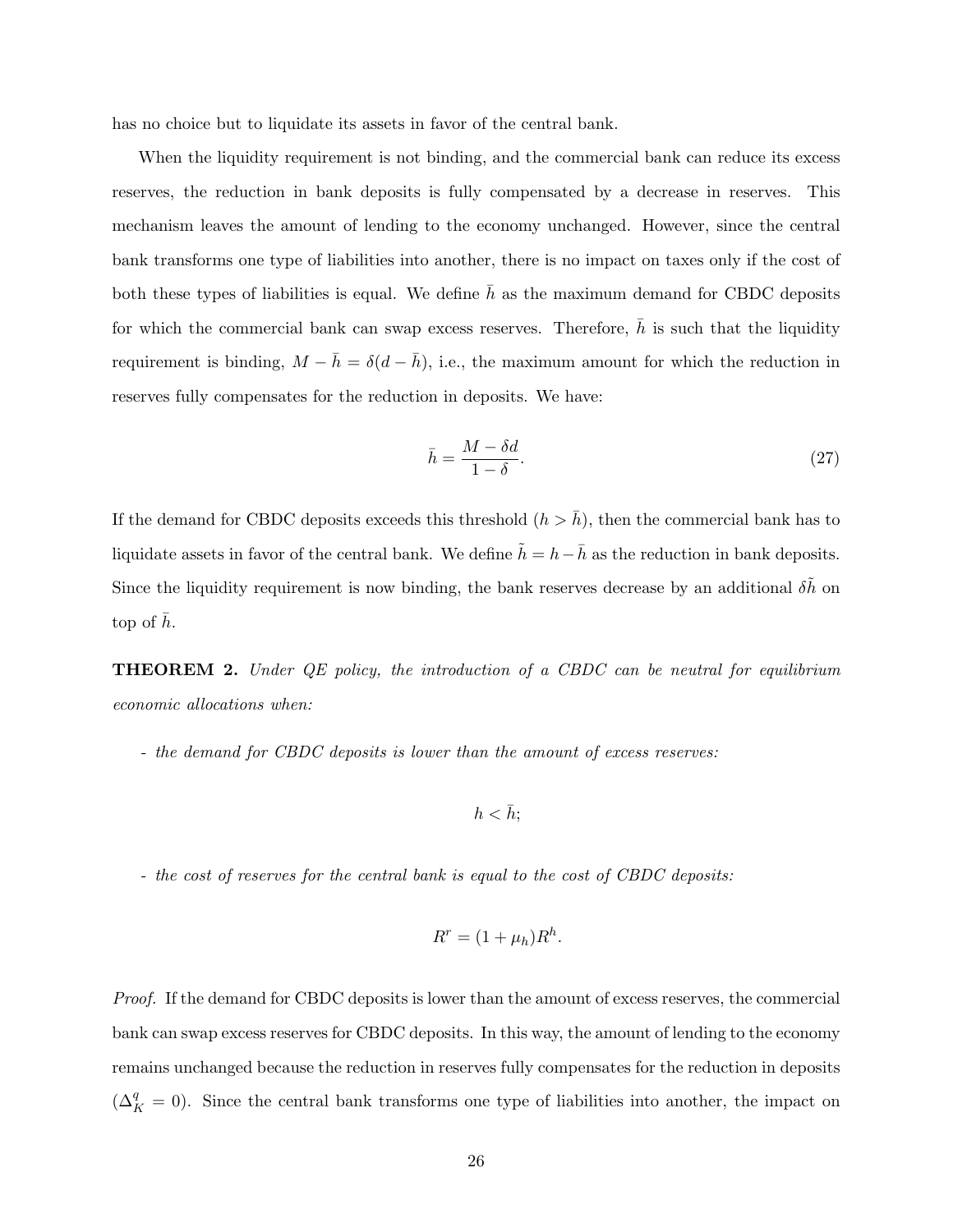taxes is given by:  $\Delta_t^q = \left[ (1 + \mu_h) R^h - R^r \right] h$ . This is null only when  $R^r = (1 + \mu_h) R^h$ .  $\Box$ 

It is worth noting that if the commercial bank converted its excess reserves into CBDC deposits, it would be much harder for the central bank to revert QE programs. Having a large number of small depositors as counterparts is not the same as having a limited number of financial institutions. Depositors would use a CBDC for payments and savings and would probably be much less elastic than financial institutions. It is reasonable to assume that the CBDC deposits' elasticity would be similar to bank deposits' one, which tends to be low [\(Chiu and Hill, 2015\)](#page-28-6). Rolling back quantitative easing policies means selling assets on the one side and canceling liabilities on the other. An inelastic liability side would render quantitative easing policies semi-permanent.

OBSERVATION 1. The introduction of a CBDC under QE policy might render QE quasipermanent, or at least very hard to roll back.

#### 7.3 Effects on Banks and Government

The rest of the discussion is under the hypothesis that demand for CBDC exceeds excess reserves, i.e.,  $h > \bar{h}$ . In this case, the liquidity requirement for the commercial bank is binding, and thus a reduction in deposits is not neutral. Depositors switch from bank deposits to CBDC, and the central bank holds risky securities against them. The commercial bank loses deposits, which are a cheap source of funding, and receives equity injections, which are a more costly one. The result is a reduction in lending.

To analyze the impact on the government sector, we need to introduce an additional concept. As proven by [Magill et al.](#page-29-0) [\(2020\)](#page-29-0), no equilibrium is Pareto optimal under standard policy. However, the central bank can implement a Pareto optimal equilibrium under IR-QE policy by setting the capital requirement above a certain threshold  $\alpha_c$ . For  $\bar{\alpha} > \alpha_c$ , the bank has enough capital to absorb the losses even when  $\tilde{y}$  is  $y$ , its lowest possible realization. With such macroprudential policy, there are no bankruptcies, and the equilibrium is Pareto optimal. The central bank holds riskier assets on its balance sheet, with higher expected seignorage revenues. Seignorage volatility increases as the central bank holds more risky assets on its balance sheet. Consequently, taxes are lower in expectation but more volatile. When  $\bar{\alpha} < \alpha_c$ , the impact on the government sector depends on the relative levels of  $R^B$ ,  $R^h$ , and  $V(y)$ . In this case, the impact on seignorage is ambiguous.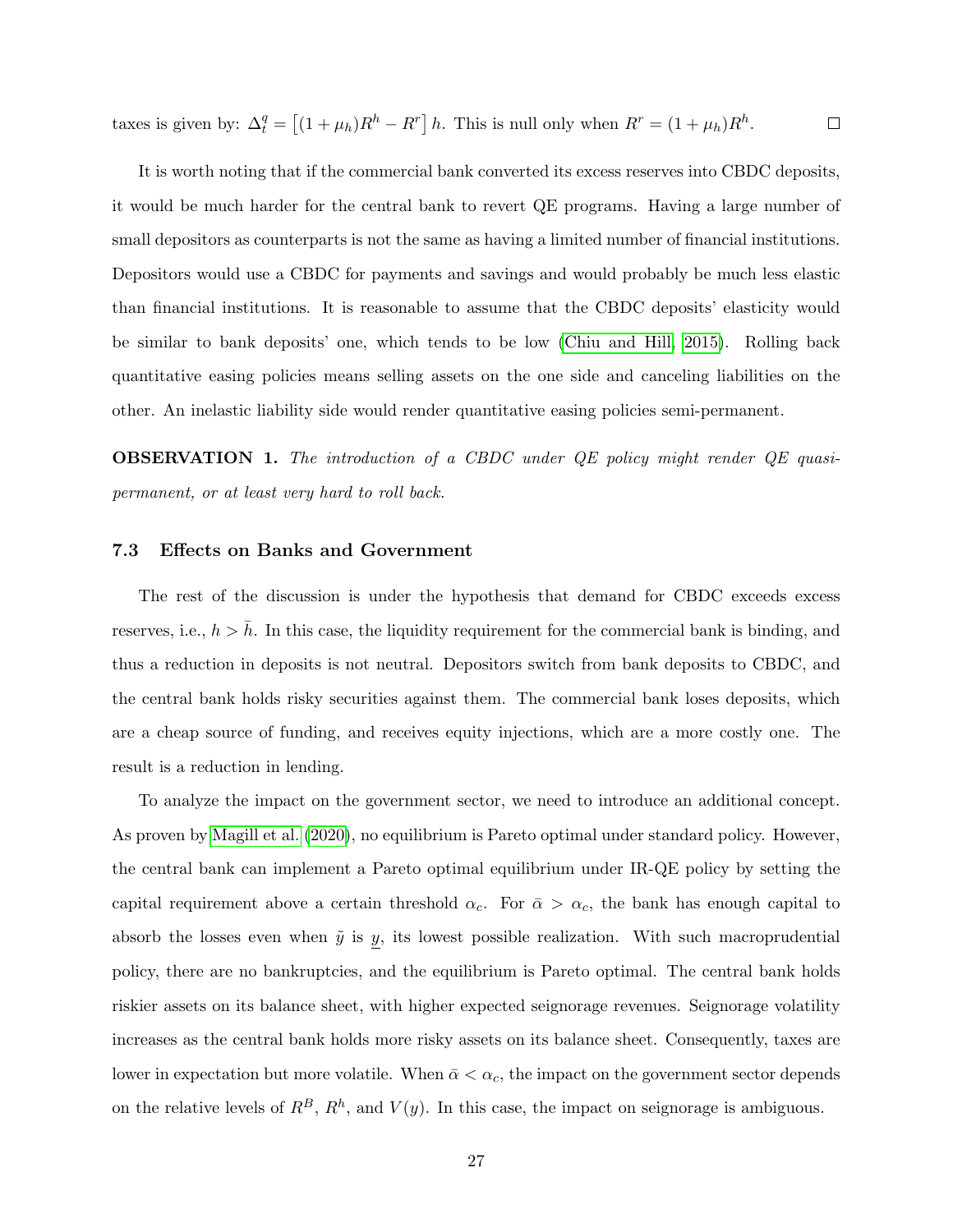# <span id="page-27-0"></span>8 Conclusion

When central banks issue a CBDC, the equilibrium effects on the economy largely depend on the ongoing monetary policy. In this paper, we investigate and compare two illustrative cases, the first where the central bank pursues standard monetary policy and the second where it implements QE. Realistically, central banks will conduct mixed policies; however, our paper sheds light on the key equilibrium mechanisms that affect the bank and government sectors.

First, we find that the economic effects do indeed differ depending on the interaction between the ongoing monetary policy and the kind of CBDC introduced. For instance, a CBDC can reduce lending to the economy under QE but is neutral under standard monetary policy. This fact can be regarded as a warning that the debate over CBDCs cannot be held in a vacuum, as a CBDC will interact with the other central bank policies.

Second, the impact of introducing a CBDC while the central bank is conducting QE depends on the amount of excess reserves in the system. Banks optimally transfer excess reserves to depositors when creating new CBDC accounts. Therefore, a CBDC has no impact on the banking sector as long as the demand for CBDC does not exceed excess reserves. Above this threshold, introducing a CBDC is problematic as banks lose a cheap source of funding, which is not replaced. Furthermore, it is worth noting that substituting banks with depositors on the liability side of the central bank's balance sheet is not without consequences. Depositors tend to be inelastic, so it would be difficult for the central bank to reduce the size of its balance sheet when reverting QE policies. In this sense, introducing a CBDC might render QE quasi-permanent.

These findings are relevant for policymakers in charge of designing future digital currencies. CB-DCs have the potential to radically change monetary policy transmission, and central banks should have a comprehensive approach that considers the interaction with current monetary policies.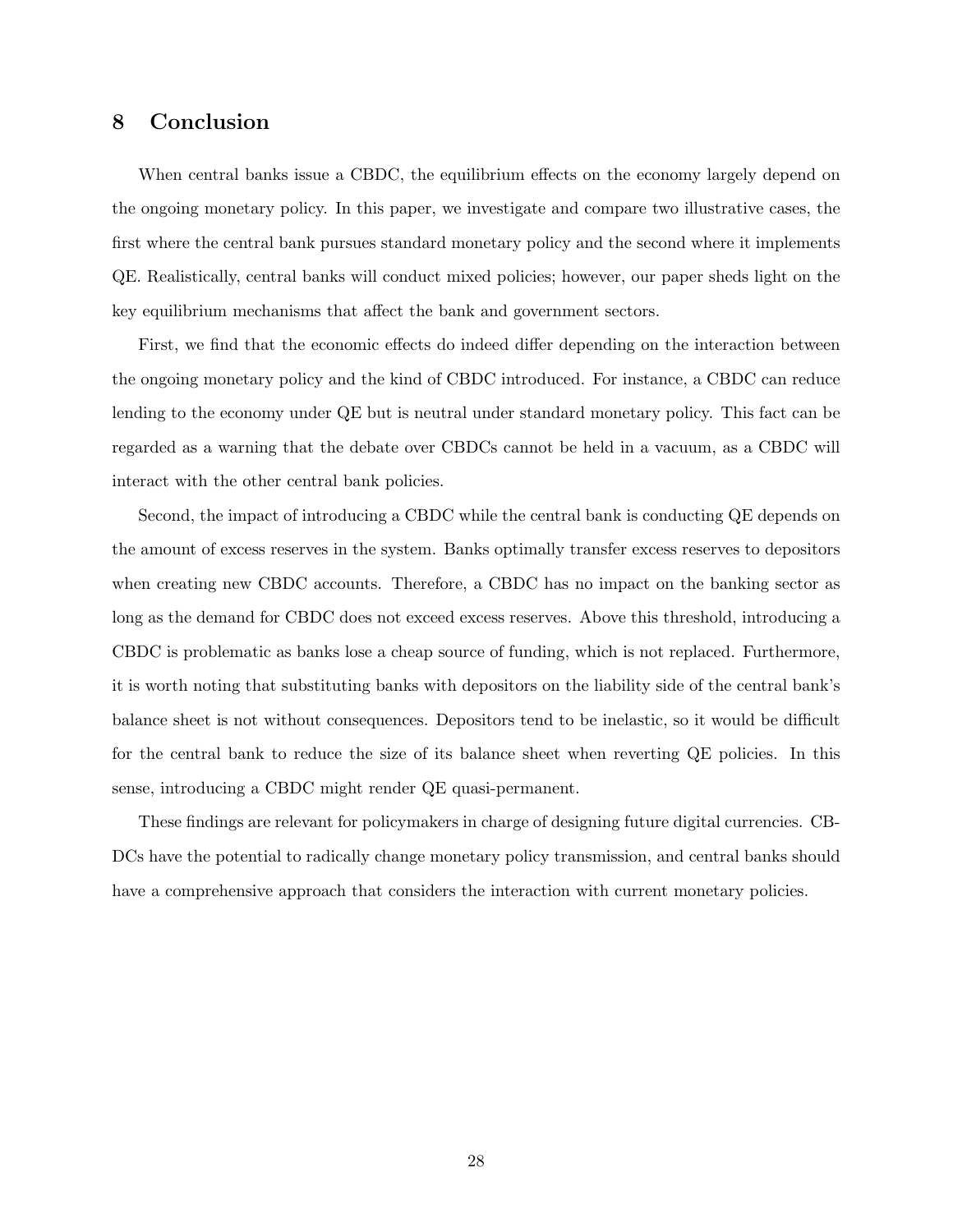# References

- <span id="page-28-3"></span>Agur, Itai, Anil Ari, and Giovanni Dell'Ariccia, 2021, Designing central bank digital currencies, Journal of Monetary Economics .
- <span id="page-28-13"></span>Andolfatto, David, 2018, Assessing the impact of central bank digital currency on private banks, FRB St. Louis Working Paper .
- <span id="page-28-1"></span>Armelius, Hanna, Gabriela Guibourg, Stig Johansson, and Johan Schmalholz, 2020, E-krona design models: pros, cons and trade-offs, Sveriges Riksbank Economic Review 2, 80–96.
- <span id="page-28-8"></span>Auer, Raphael, and Rainer Böhme, 2020, The technology of retail central bank digital currency, BIS Quarterly Review, March .
- <span id="page-28-9"></span>Barrdear, John, and Michael Kumhof, 2016, The macroeconomics of central bank issued digital currencies .
- <span id="page-28-0"></span>BIS, Bank for International Settlements, 2020, Central bank digital currencies: foundational principles and core features .
- <span id="page-28-4"></span>BOE, Bank of England, 2020, Central bank digital currency: Opportunities, challenges and design.
- <span id="page-28-14"></span>Böser, Florian, and H. Gersbach, 2020, Monetary policy with a central bank digital currency: The short and the long term, CEPR: Monetary Economics  $\mathcal{C}$  Fluctuations (Topic).
- <span id="page-28-7"></span>Brunnermeier, Markus K, and Dirk Niepelt, 2019, On the equivalence of private and public money, Journal of Monetary Economics 106, 27–41.
- <span id="page-28-6"></span>Chiu, Ching-Wai Jeremy, and John Hill, 2015, The rate elasticity of retail deposits in the united kingdom: a macroeconomic investigation .
- <span id="page-28-12"></span>Chiu, Jonathan, Mohammad Davoodalhosseini, Janet Jiang, and Yu Zhu, 2020, Bank market power and central bank digital currency: Theory and quantitative assessment .
- <span id="page-28-11"></span>Diamond, Douglas W, and Philip H Dybvig, 1983, Bank runs, deposit insurance, and liquidity, Journal of political economy 91, 401–419.
- <span id="page-28-5"></span>ECB, 2020, Report on a digital euro, European Central Bank Report .
- <span id="page-28-10"></span>Fernández-Villaverde, Jesús, Daniel Sanches, Linda Schilling, and Harald Uhlig, 2020a, Central bank digital currency: Central banking for all?, Technical report, National Bureau of Economic Research.
- <span id="page-28-2"></span>Fernández-Villaverde, Jesús, Daniel R Sanches, Linda Schilling, and Harald Uhlig, 2020b, Central bank digital currency: When price and bank stability collide, Available at SSRN .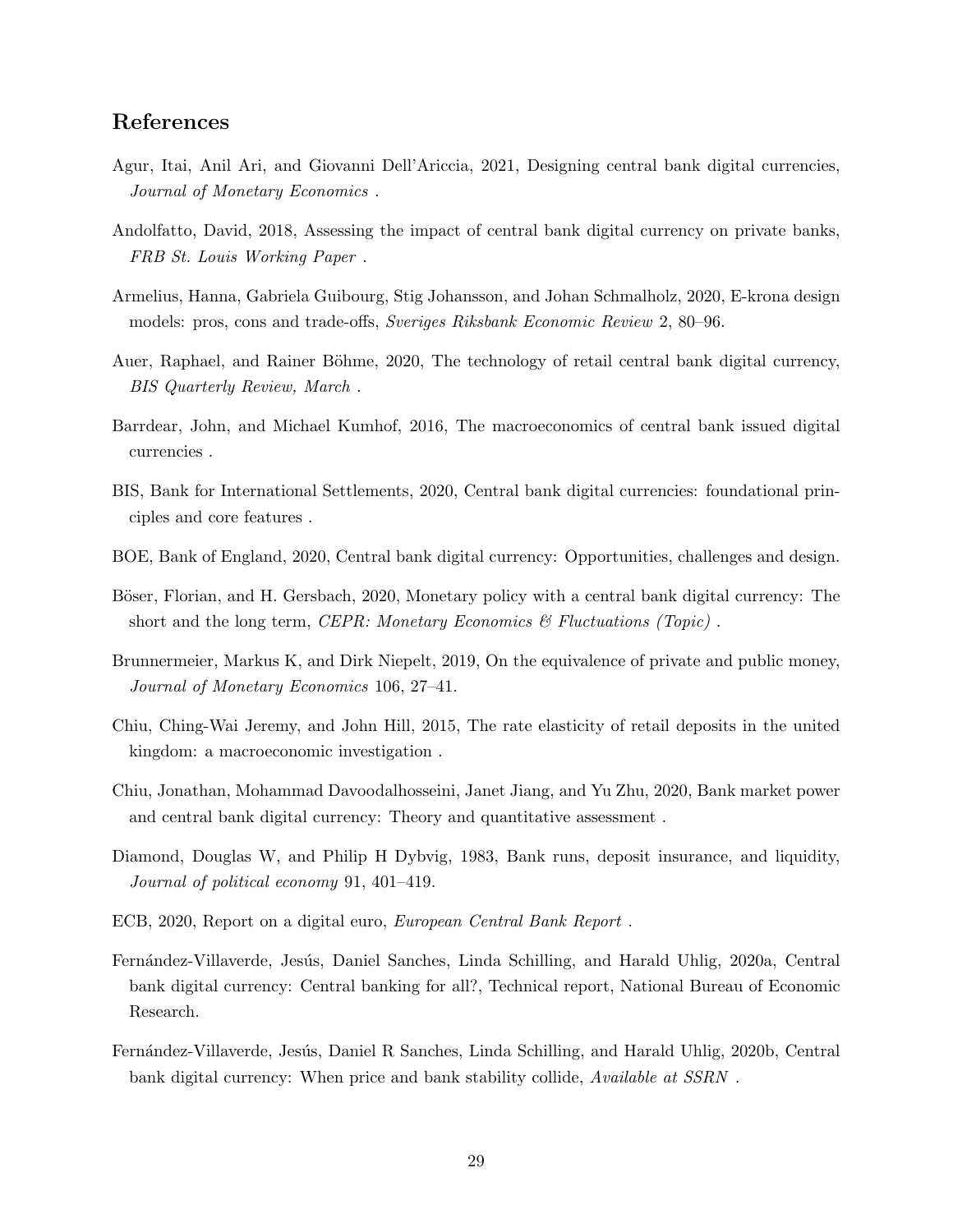- <span id="page-29-2"></span>Ferrari, Massimo Minesso, Arnaud Mehl, and Livio Stracca, 2020, Central bank digital currency in an open economy .
- <span id="page-29-7"></span>Joyce, Michael, David Miles, Andrew Scott, and Dimitri Vayanos, 2012, Quantitative easing and unconventional monetary policy–an introduction, The Economic Journal 122, F271–F288.
- <span id="page-29-3"></span>Keister, Todd, and Daniel R Sanches, 2020, Should central banks issue digital currency? .
- <span id="page-29-5"></span>Klein, Manuel, Jonas Gross, and Philipp Sandner, 2020, The digital euro and the role of dlt for central bank digital currencies, Technical report, FSBC Working Paper, Frankfurt School Blockchain Centre.
- <span id="page-29-6"></span>Kumhof, Michael, and Clare Noone, 2018, Central bank digital currencies-design principles and balance sheet implications .
- <span id="page-29-0"></span>Magill, Michael, Martine Quinzii, and Jean-Charles Rochet, 2020, The safe asset, banking equilibrium, and optimal central bank monetary, prudential and balance-sheet policies, *Journal of* Monetary Economics 112, 113–128.
- <span id="page-29-1"></span>Niepelt, Dirk, 2020, Monetary policy with reserves and cbdc: Optimality, equivalence, and politics.

<span id="page-29-4"></span>Williamson, Stephen, 2019, Central Bank Digital Currency: Welfare and Policy Implications .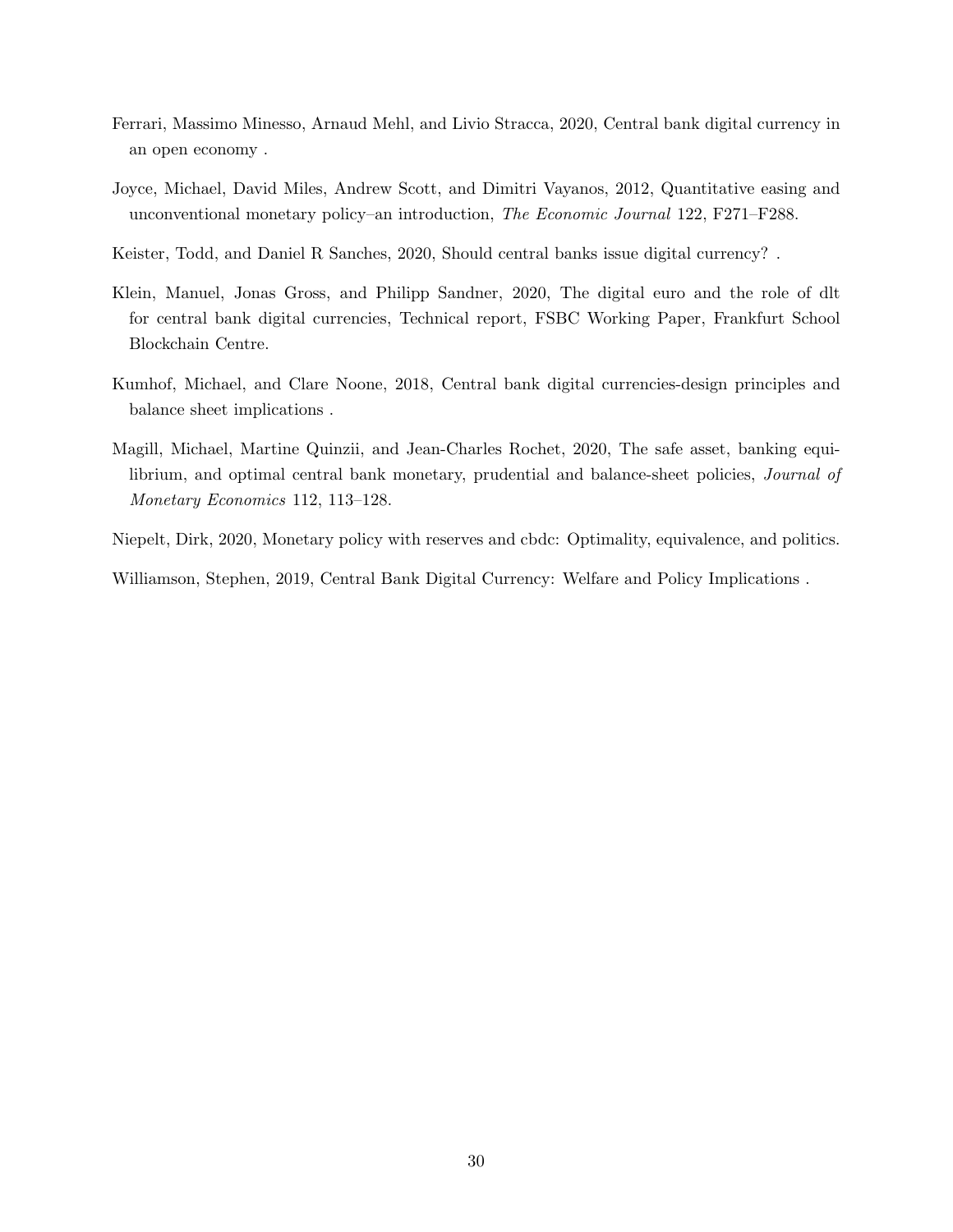# <span id="page-30-0"></span>A Hybrid Monetary Policies

#### A.1. Standard Policy with CBDC backed by Risky Securities

**DEFINITION 4.** Given the central bank standard policy  $(R^B, R^r, \delta, \bar{\alpha})$ , with interest rate policy  $R^B > R^r$  and balance sheet policy  $(B^{CB}, E^{CB}) = (M, h)$ , the banking equilibrium consists of rates of return  $(R^d, R^h, R^c, R^E)$  and choices  $(d, h, c, e, E, D, M, K)$  such that:

- (a) Conditions  $(4)$ ,  $(13)$ ,  $(14)$ ,  $(15)$ ,  $(16)$ ,  $(18)$ ,  $(19)$  hold;
- (b)  $(d, h)$  is optimal for depositors, given  $(R^d, R^h)$ ; c is optimal for cash pools, given  $R^c$ ; e is optimal for investors, given  $(R^B, R^E)$ ;
- (c)  $M = \delta d$ ;
- (d)  $c_b = c (B M);$
- (e)  $e + h = E$ .

The introduction of a CBDC leads to a decline in deposits by the amount of depositors' savings placed in CBDC  $(h)$ . Since the liquidity constraint is binding in equilibrium, the bank reserves decline by  $\delta h$ , and the size of the bank (S) shrinks. In this scenario, the cash pools do not compensate for the reduction in deposits, and the bank reduces the investment in risky loans. As a consequence, bankruptcy costs  $(\phi)$  decrease. The bank's leverage declines as there is a reduction in the net liabilities while the equity remains unchanged.

Since CBDCs are backed by risky securities, the effect on seignorage is ambiguous. The central bank loses  $(R^B - R^r)\delta h$  as commercial bank reserves decline, while it gains  $(V(y) - (1 + \mu_h)R^h)h$  from issuing CBDC deposits. Nonetheless, we can argue that seignorage revenues increase for reasonable values of liquidity requirement and interest rates. Seignorage revenues are more volatile, as the returns on the central bank's assets partially depend on  $\tilde{y}$ .

#### A.2. Quantitative Easing Policy with CBDC backed by Treasuries

**DEFINITION 5.** If the demand for CBDC deposits is such that  $h > \bar{h}$ , given the central bank quantitative easing policy  $(R^B, R^r, \delta, \bar{\alpha})$ , with interest rate policy  $R^B = R^r$  and balance sheet policy  $(B^{CB}, E^{CB}) = (h, M - \bar{h})$ , the banking equilibrium consists of rates of return  $(R^d, R^h, R^c, R^E)$ and choices  $(d, h, c, e, E, D, M, K)$  such that: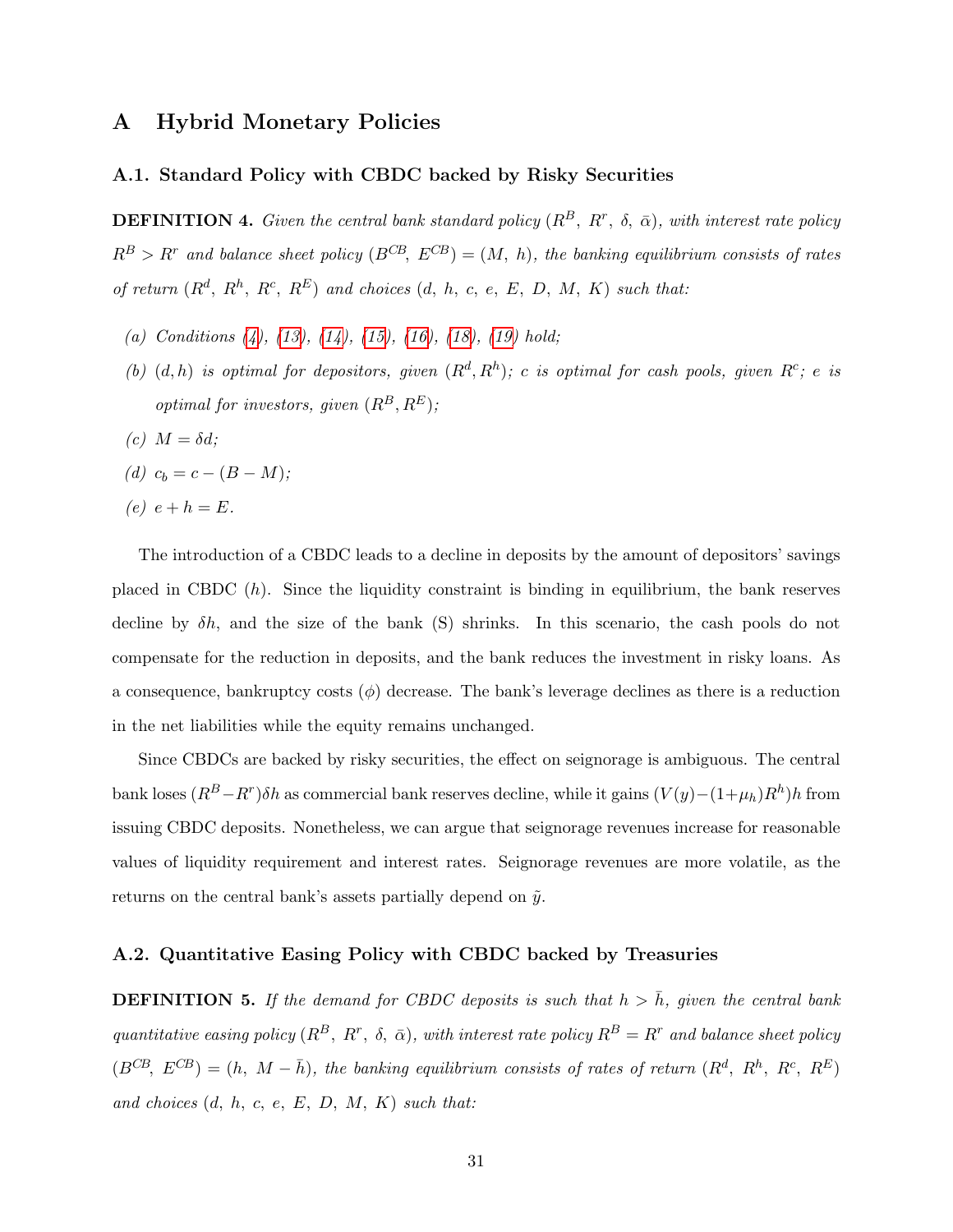- (a) Conditions  $(4)$ ,  $(13)$ ,  $(14)$ ,  $(15)$ ,  $(16)$ ,  $(18)$ ,  $(19)$  hold;
- (b)  $(d, h)$  is optimal for depositors, given  $(R^d, R^h)$ ; c is optimal for cash pools, given  $R^c$ ; e is  $\label{eq:optimal} optimal\ for\ investors,\ given\ (R^B,R^E);$
- (c)  $M \geq \delta d$ ;

$$
(d) c_b = c - (B - h);
$$

(e)  $e + M - \overline{h} = E$ .

Under QE policy, there is a positive amount of excess reserves in the system due to the assetpurchase programs. Thus, the liquidity requirement is not binding. When the central bank decides to hold treasuries against CBDC deposits, the amount of risky investments in the economy  $(K)$ increases but not the size of the bank  $(S)$ . This happens because the decrease in deposits  $(d)$  is fully offset by increased cash pools' funding  $(c_b)$  as there are h less bonds available in the economy. At the same time, the reduction in deposits allows the commercial bank to further decrease its reserves  $(M)$ , increasing the amount of investable debt  $(D)$ . Thus, the commercial bank has more funding to allocate in risky loans  $(K)$ . The difference with the standard policy setting is that, in this scenario, bank reserves are not backed by treasuries but by bank equity. Therefore, a reduction in bank reserves has no impact on the treasury market, and it does not allow cash pools to purchase more treasuries. We find that the bank's leverage decreases and that the larger investable debt increases bankruptcy costs  $(\phi)$ .

In this scenario, since some bank reserves are swapped into CBDC deposits, and some are simply reduced, the central bank asset side is less risky. Therefore, the introduction of CBDCs backed by treasuries, under QE policy, reduces the seigniorage volatility. Consequently, the economy benefits from more stable taxes.

# <span id="page-31-0"></span>B CBDC Equilibrium Effects - Proofs

#### B.0. Nomenclature

The superscripts s and q denote the standard policy and the QE policy scenarios, respectively, without the CBDC. In this section, we always consider the QE policy when the amount of CBDC deposits exceeds the amount of excess reserves in the economy  $(h > h)$  and the liquidity requirement is binding. With the introduction of a CBDC, a B superscript indicates when the central bank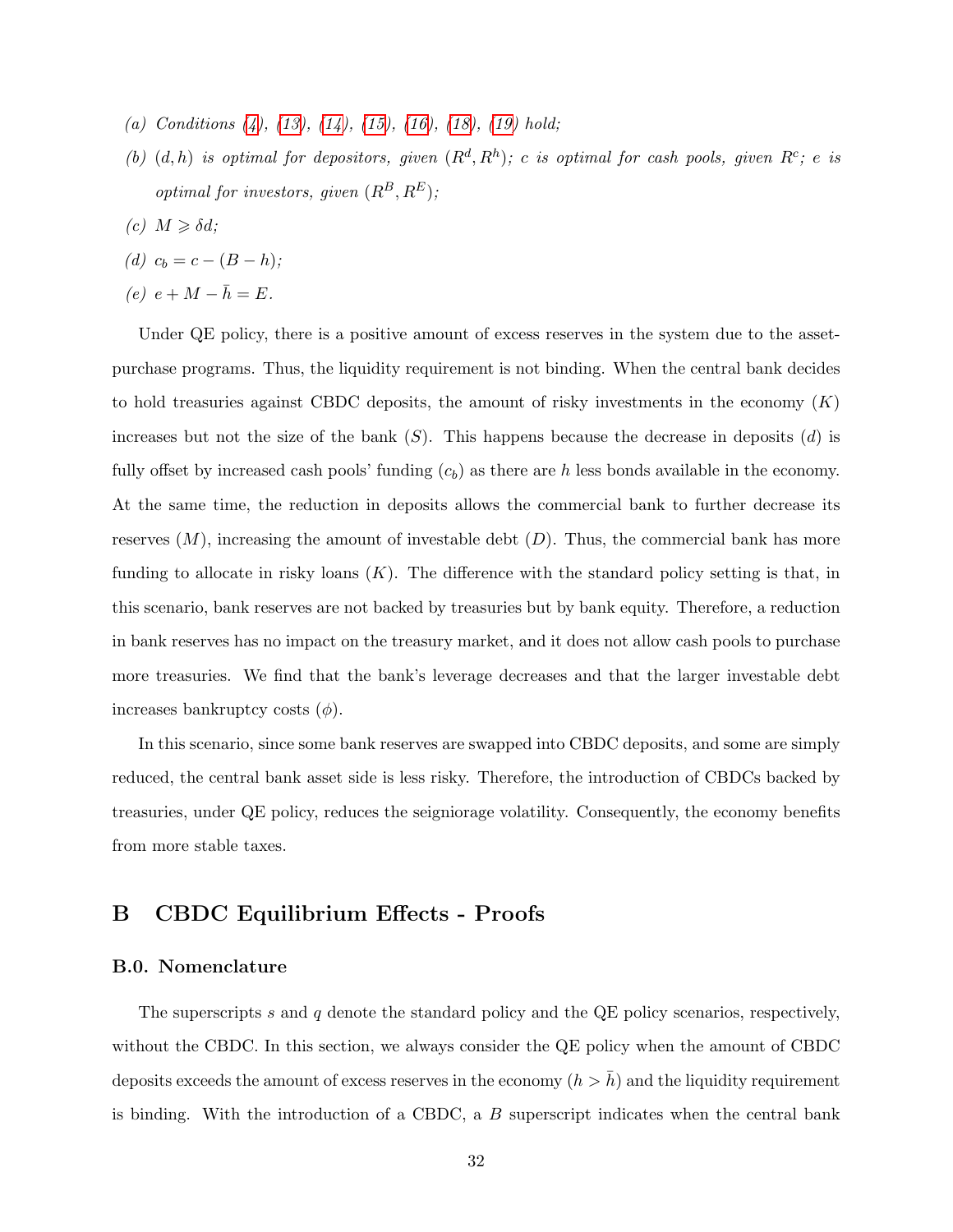decides to hold government bonds against CBDC deposits and a E superscript when the CBDC is backed by bank equity. The  $\Delta_x^{sB}$  is defined as the difference between the generic variable x in the case of standard policy with CBDC backed by treasuries and the same variable in a scenario with the same policy but no CBDC:  $\Delta_x^{sB} = x^{sB} - x^s$ . Similarly, the differences  $\Delta_x^{sE} = x^{sE} - x^s$ ,  $\Delta_x^{qB} = x^{qB} - x^q$ , and  $\Delta_x^{qE} = x^{qE} - x^q$  illustrate the variation with the respective baseline scenarios.

#### B.1. Agents' optimal choices

We assume that the monetary policy interest rates  $(R^r, R^B)$ , the amount of treasuries in the economy  $(B)$ , the unit cost of deposits  $(\mu_d)$ , and their convenience yields  $(\rho_d)$  do not change with the introduction of a CBDC. If we also assume that the initial endowments of the agents do not change, it implies that the optimal amounts of savings for depositors and cash pools remain the same with the introduction of a CBDC.

#### B.2. Bank deposits and reserves

In scenarios without the CBDC, bank deposits are the same:  $d^s = d^q$ . With the introduction of a CBDC, we always have that part of the depositors' savings goes to the central bank and, therefore, bank deposits decrease:

$$
d^{sB} = d^{sE} = d^s - h,
$$
  

$$
d^{qB} = d^{qE} = d^q - h,
$$

with  $\Delta_d^{sB} = \Delta_d^{sE} = \Delta_d^{qB} = \Delta_d^{qE} = -h < 0$ .

The amount of bank reserves in standard policy is given by  $M^{sB} = M^{sE} = \delta(d^s - h) = M^s - \delta h$ , because the liquidity requirement is binding. Under QE policy, the commercial bank swaps  $h$  excess reserves into CBDC deposits. After this point, the liquidity requirement is binding, and at each further unit of bank deposits reduction corresponds  $\delta$  units of reserves reduction. We have that  $M^{qB} = M^{qE} = M^q - \bar{h} - \delta \tilde{h}$ , where  $\tilde{h} = h - \bar{h}$ . We obtain  $\Delta_M^{sB} = \Delta_M^{sE} = -\delta h < 0$ , and  $\Delta_M^{qB} = \Delta_M^{qE} = -h + (1 - \delta)\tilde{h} < 0.$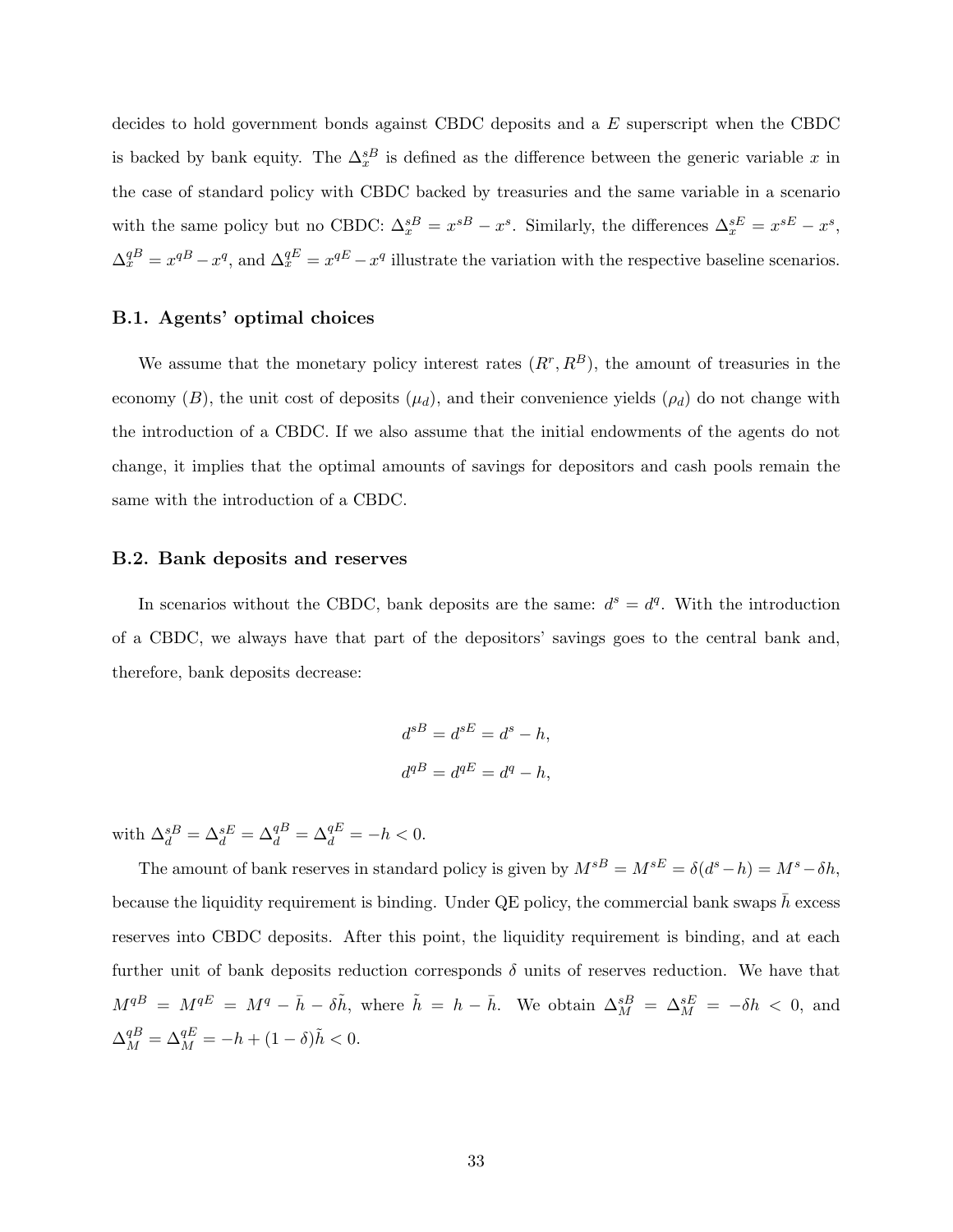#### B.3. Cash pool funding

The cash pool funding is given by the cash pool demand of savings, minus all the available government bonds in the economy. The amount of treasuries available for cash pools is given by the amount of bonds issued by the government minus the ones bought by the central bank. In standard policy  $c_b^s = c - (B - M^s)$ , while under QE policy the central bank does not hold any bond:  $c_b^q = c - B$ .

With the introduction of a CBDC backed by treasuries in standard policy, the cash pool funding becomes  $c_b^{sB} = c^s - (B^s - M^{sB} - h)$ , which translate in an increase of  $\Delta_{c_b}^{sB} = c_b^{sB} - c_b^{sB} = (1 - \delta)h > 0$ . When the CBDC deposits are backed by equity, the mechanism is similar to before, i.e.,  $c_b^{sE}$  =  $c^s - (B^s - M^{sE})$ , which corresponds to a decline of  $\Delta_{c_b}^{sE} = c_b^{sE} - c_b^s = -\delta h < 0$ , given by the decrease in the reserves.

Under QE policy, the bank's cash pool funding when the central bank holds bonds against CBDC deposits is  $c_b^{qB} = c^q - (B^q - h)$ , with an increase of  $\Delta_{c_b}^{QB} = c_b^{qB} - c_b^q = \tilde{h} > 0$ . The funding does not change if the central bank decides to hold only equity:  $c_b^{qE} = c^q - B^q$ , with  $\Delta_{c_b}^{qE} = c_b^{qE} - c_b^q = 0.$ 

#### B.4. Investable debt, bank equity and risky investment

As in equation [\(15\)](#page-15-1), we define the investable debt of the bank as all the debt fundings that can be invested in the risky technology, but the reserves. In all scenarios, the investable debt is determined by:

$$
D=d+c_b-M.
$$

Under standard policy with CBDC backed by treasuries, there is no difference with the baseline:  $\Delta_D^{sB} = 0$ . However, if the central bank decides to allocate these funds in bank equity, then the investable debt declines by  $\Delta_D^{sE} = -h < 0$ . On the other hand, under quantitative easing policy, the CBDC investment in the safe asset translates in an increase in the debt that the banks can use to fund the risky technology,  $\Delta_D^{qB} = h - (1 - \delta)\tilde{h} > 0$ , while an investment in bank equity decreases it,  $\Delta_D^{qE} = -(1 - \delta)\tilde{h} < 0.$ 

Let's define  $\gamma = \frac{\bar{\alpha}}{1-\bar{\alpha}}$  for simplicity in the notation. At equilibrium, as in equation [\(18\)](#page-15-4), the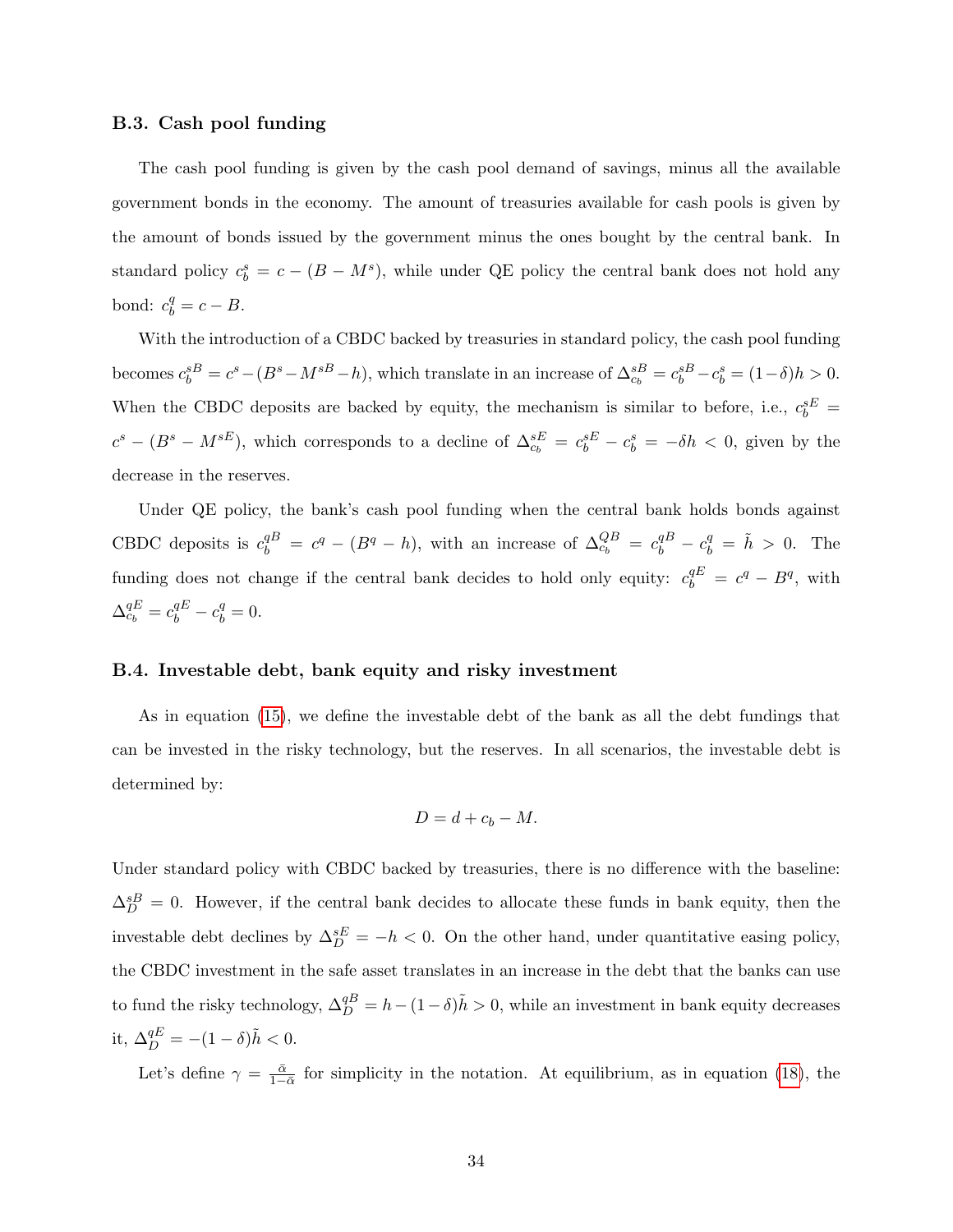amount of bank equity is fixed at:

$$
E=\gamma D,
$$

and, because of condition [\(16\)](#page-15-3), the risky investment is always given by:

$$
K = (1 + \gamma)D.
$$

For both equity and risky investment the results are the same as for the investment debt, but scaled by  $\gamma$  and  $1 + \gamma$ , respectively.

#### B.5. Bank size

We measure the bank size as the sum of all its liabilities or all its assets:

$$
S = d + c_b + E = M + K.
$$

The introduction of a CBDC in standard policy always leads to a decline in the bank size. In fact,  $\Delta_S^{sB} = -\delta h < 0$  and  $\Delta_S^{sE} = -(1 + \delta + \gamma)h < 0$ . Instead, in a QE policy setting, we have that  $\Delta_S^{qB} = \gamma[h(1-\delta)\tilde{h}] > 0$  and  $\Delta_S^{qE} = -h - \gamma(1-\delta)\tilde{h} < 0$ .

#### B.6. Bankruptcy costs

Let  $\hat{y}$  be the minimum return on the risky technology that allows the bank to repay its creditors. It follows that  $\hat{y}$  is such that  $K\hat{y} + MR^r = dR^d(1 + \mu_d) + c_b R^c$  and the bank is solvent for  $y > \hat{y}$ . The bankruptcy costs are then given by:

$$
\phi = dR^d(1 + \mu_d) + c_b R^c - MR^r - Ky,
$$

when  $y \leq \hat{y}$ . At equilibrium, it holds that  $R^c = R^B$  as in [\(13\)](#page-14-1),  $R^d(1 + \mu_d) = (1 - \delta)R^B + \delta R^r$ for condition [\(14\)](#page-14-2), and  $D = d + c_b - M = \frac{K}{(1 + c_b)}$  $\frac{K}{(1+\gamma)}$  as defined in section B.3. This implies that  $\phi = DR^B - Ky$  and  $\hat{y} = \frac{R^B}{1+r^2}$  $\frac{R^D}{1+\gamma}$ . Hence, the bankruptcy costs can be written as:

$$
\phi = D\big[R^B - (1+\gamma)y\big].
$$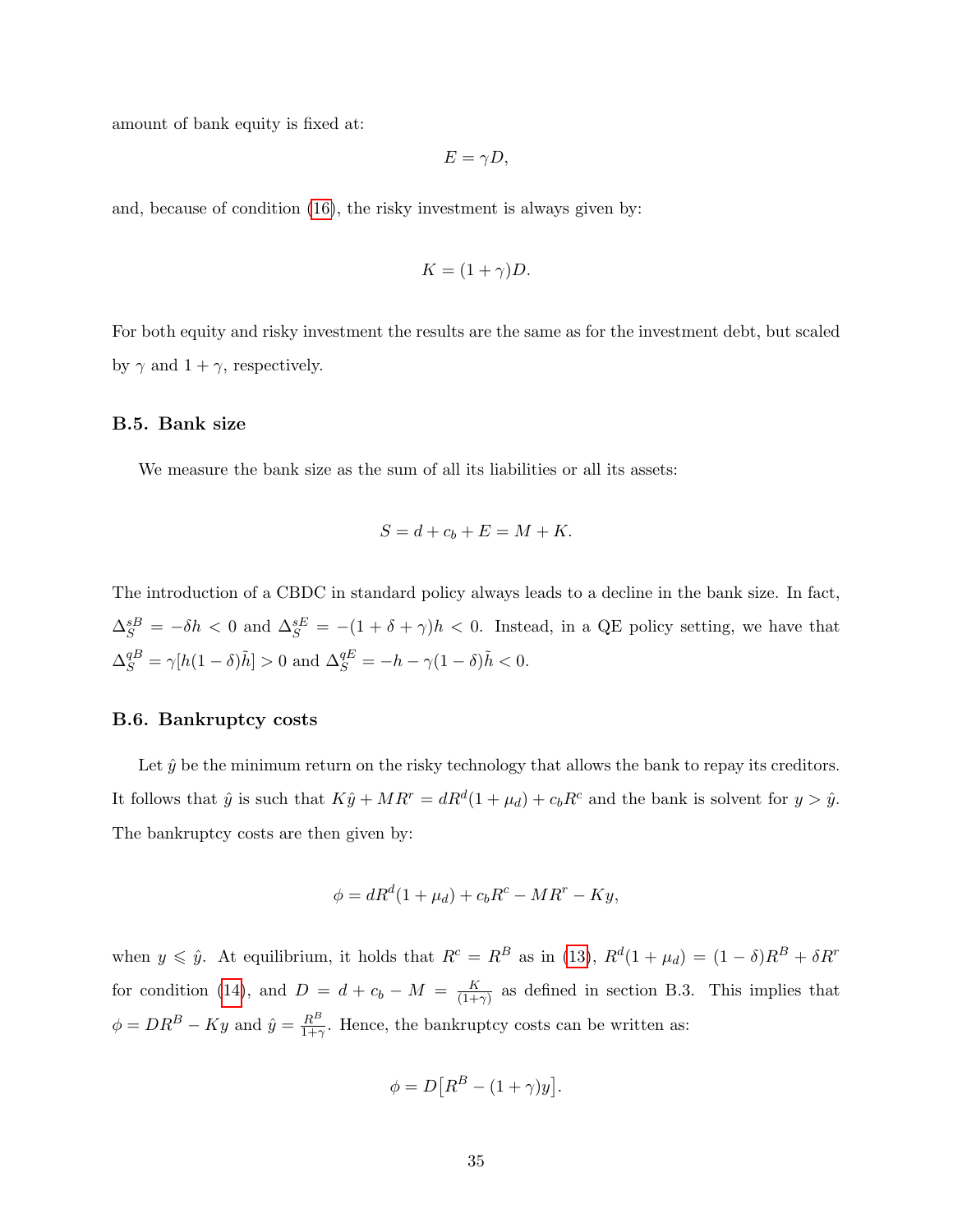For this reason, all the results are the same as for the investable debt D, but scaled by  $[R^B-(1+\gamma)y],$ that is always positive in bankruptcy because  $y\leqslant \hat{y}.$ 

#### B.7. Seignorage

The seignorage is defined as the profit made by the government. In standard policy, this profit is given by  $\theta^s = (R^B - R^r)M^s$ , while under quantitative easing policy we have  $\theta^q = (V(y) - R^B)M^q$ . With the introduction of a CBDC, there is an additional term that depends on what the central bank decides to hold against the new funds. If CBDC deposits are backed by bonds, then the seignorage has an additional profit of  $\left(R^B - (1 + \mu_h)R^h\right)$  per unit of CBDC. Instead, if it they are backed by bank equity, then the additional profit per unit of CBDC becomes  $(V(y) - (1 + \mu_h)R^h)$ .

Therefore, with the introduction of the CBDC in the standard policy we have that  $\theta^{sB}$  =  $(R^{B}-R^{r})M^{sB} + (R^{B} - (1+\mu_{h})R^{h})h$ , and  $\theta^{sE} = (R^{B}-R^{r})M^{sE} + (V(y) - (1+\mu_{h})R^{h})h$ , with a difference from the baseline of  $\Delta_{\theta}^{sB} = [(1 + \mu_d)R^d - (1 + \mu_h)R^h]h$ , and  $\Delta_{\theta}^{sE} = -(R^B - R^r)\delta h +$  $(V(y) - (1 + \mu_h)R^h)h$ , respectively.

Similarly, under quantitative easing policy the seignorage is computed as  $\theta^{qB} = (V(y) (R^B)M^{qB} + (R^B - (1 + \mu_h)R^h)h$  in the scenario with a CBDC backed by safe assets, and as  $\theta^{qE} = (V(y) - R^B)M^{qE} + (V(y) - (1 + \mu_h)R^h)h$  for equity held against the CBDC. The differences with the baseline scenario are respectively  $\Delta_{\theta}^{qB} = (R^B - (1 + \mu_h)R^h)h - (V(y) - R^B)(h - (1 - \delta)\tilde{h}),$ and  $\Delta_{\theta}^{qE} = (R^B - (1 + \mu_h)R^h)h + (V(y) - R^B)(1 - \delta)\tilde{h}$ . In the quantitative easing policy, Paretooptimum can be achieved. As  $\mathbb{E}[V(y)] = R^E$  by definition,  $R^c = R^B$  at the banking equilibrium, and  $R^E = R^c = (1 + \mu_h)R^h$  at Pareto-optimum, it follows that:

$$
\mathbb{E}\big[\Delta_{\theta}^{qB}\big]=\mathbb{E}\big[\Delta_{\theta}^{qE}\big]=0.
$$

It is worth noting that whenever the central bank decides to invest in bank equity, the seignorage is no more deterministic because it depends on the realization of the payoff of the risky technology. Therefore, the only scenarios in which the seigniorage volatility is null are standard policy without CBDC and with CBDC backed by bonds:  $\sigma_{\theta}^{s} = \sigma_{\theta}^{s} = 0$ . If the central bank decides to hold equity against CBDC deposits, we have that  $\sigma_{\theta}^{sE} = h \sigma_{V(y)}$ , where  $\sigma_{V(y)}$  is the volatility of the equity payoff. Under quantitative easing policy, the seigniorage is always volatile and, specifically,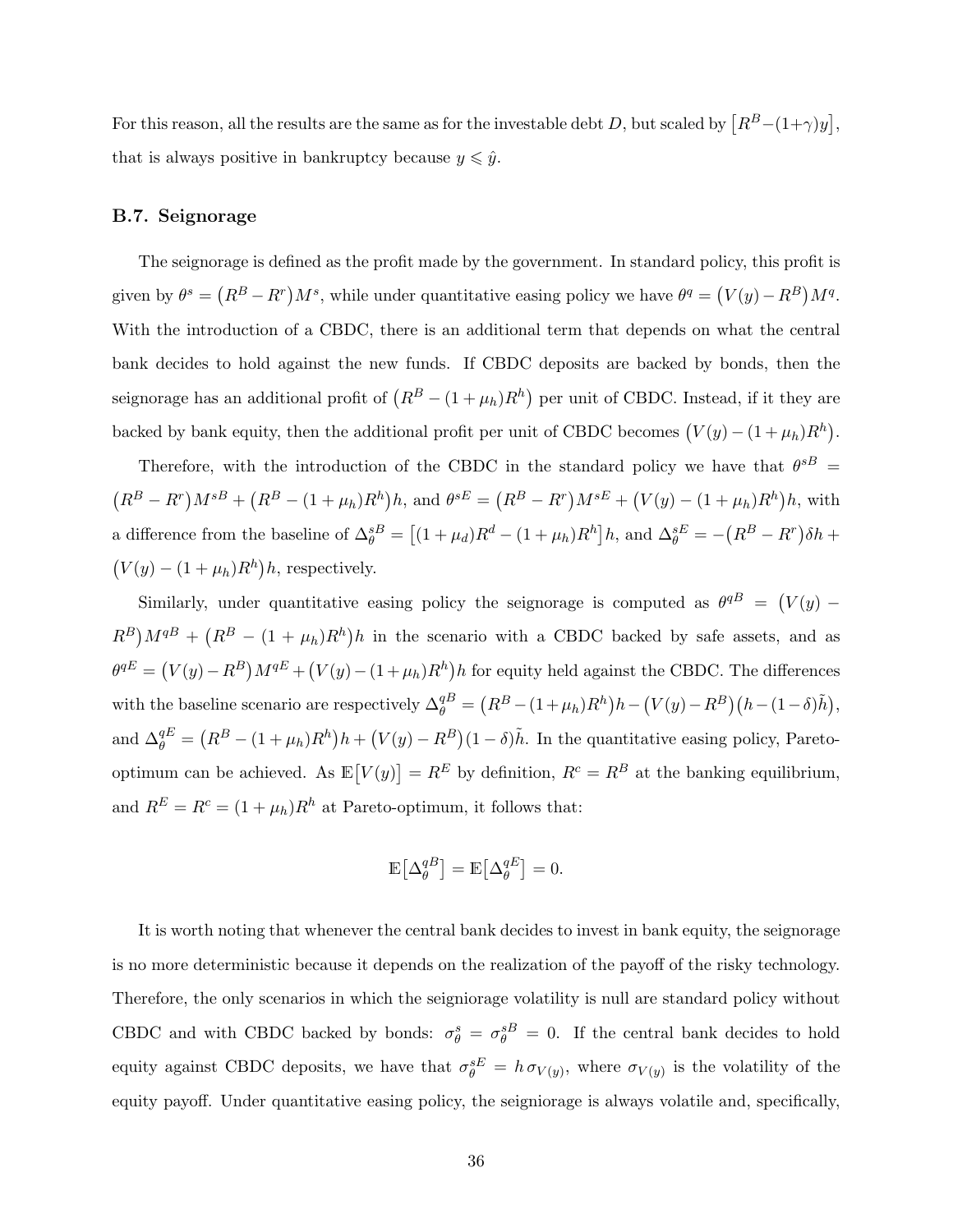we have that  $\sigma_{\theta}^q = M^q \sigma_{V(y)}$ . Introducing a CBDC has opposite effects to the seigniorage volatility depending on where the central bank decides to invest the funds. If the CBDC deposits are backed by treasuries, then  $\sigma_{\theta}^{qB} = M^{qB} \sigma_{V(y)}$ , reducing the volatility:  $\Delta_{\sigma_{\theta}}^{qB} = -(h - (1 - \delta)\tilde{h}) \sigma_{V(y)} < 0$ . On the other hand, holding bank equity increases the volatility of the seigniorage, as  $\sigma_{\theta}^{qE} = M^{qE} \sigma_{V(y)}$ , and  $\Delta_{\sigma_{\theta}}^{qE} = (1 - \delta)\tilde{h} \sigma_{V(y)} > 0.$ 

### B.8. Taxes

Taxes are defined in Section [3.6:](#page-12-0)

$$
t(y) = \begin{cases} R^{B}B - \theta, & \text{if } y > \hat{y} \\ R^{B}B - \theta + \phi, & \text{if } y \leq \hat{y} \end{cases} = R^{B}B - \theta + \phi \mathbb{1}_{y \leq \hat{y}}.
$$

For this reason, all the differences in all scenarios can be determined as  $\Delta_t = \Delta_\phi \mathbb{1}_{y \leq \hat{y}} - \Delta_\theta$ .

#### B.9. Summary tables

Table [1](#page-37-0) and Table [2](#page-37-1) summarize the effects of the introduction of a CBDC under consistent and hybrid policies, respectively.